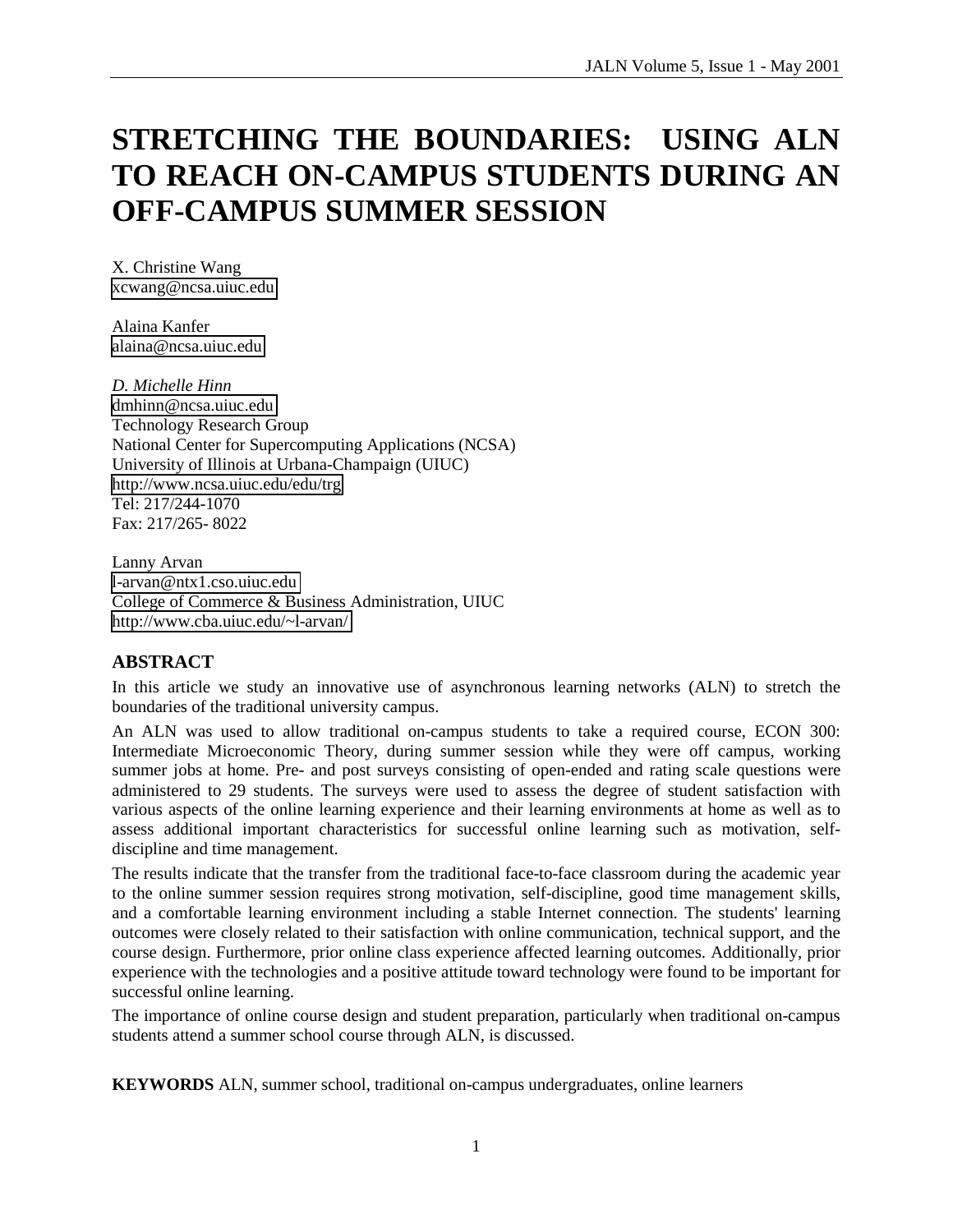# **I. INTRODUCTION**

The Asynchronous Learning Networks (ALN) model carries the promise of overcoming barriers of physical isolation, distance and those imposed by rigid time constraints [1], as well as the capability of producing efficiency gains in courses without decreases in the quality of instruction and learning [2][3]. The ALN model is one of the most common online instruction and learning models. As defined on the ALN Web site ([http://www.aln.org\)](http://www.aln.org/):

ALN(s) are people networks for anytime and anywhere learning. ALN combines self-study with substantial, rapid, asynchronous interactivity with others. In ALN, learners use computer and communications technologies to work with remote learning resources, including instructors and other learners, but without the requirement to be online at the same time.

ALNs are useful in many educational arenas, but have been used primarily for off-campus education, continuing education and corporate training [3]. Some schools even use ALNs to offer degree programs. For example, the New Jersey Institute of Technology offers the B.A. in Information Systems and the B.S. in Computer Science via an ALN system called the Virtual Classroom [4]. Another example is the campuses of the State University of New York (SUNY) that offer complete degree programs through an ALN (for more information, see SUNY Learning Network at [http://sln.suny.edu/admin/sln/original.nsf\)](http://sln.suny.edu/admin/sln/original.nsf). Corporate training professionals also propose using ALNs as a valuable and efficient way to enhance the computer literacy of their employees [5].

In addition to the more traditional implementations of ALNs in distance education, there are also applications of ALNs in on-campus education. Frequently, ALNs are used in on-campus settings as a means for managing large classes by enhancing learning opportunities, reducing costs, and providing outreach [2][6][7]. For instance, Bourne [3] describes how an ALN is integrated into a large on-campus engineering science course (ES130) to enhance learning at Vanderbilt University. In addition, ALNs have been used in hybrid on-campus/distance models in cases where students in a class on one campus might benefit from regular interactions with a class on a different campus. An example of this hybrid model is the urban design course offered simultaneously at the University of Illinois at Urbana-Champaign (UIUC) and the University of Illinois at Chicago, described by Al-Kodmany, George, Marks, and Skach [8].

The boundaries for implementing ALNs are being extended with the broad public availability of new technologies and the emergence of the research findings of the existing implementations.

In addition to universities incorporating elements of ALNs into their traditional classrooms, many companies are adopting self-paced ALNs for employee training instead of traditional instructor-led classroom training events. However, it is not known how well learners who are used to traditional face-toface learning environments and who do not necessarily prefer ALNs adapt when placed in a situation that requires learning via an ALN. In order to address this we examined a situation where university students from a traditional face-to-face classroom environment took a class in an ALN. During the 1999 summer school session, the Department of Economics at UIUC tried a new way of applying ALN in higher education. Rather than the typical ALN offering in which self-selected students who prefer ALN enroll, in this case the College of Commerce and Business Administration used an ALN system to offer a course (ECON 300: Intermediate Microeconomic Theory) to their full-time traditional undergraduate students who were home for the summer.

During summer sessions, many undergraduate students work at jobs away from campus because of increased job market opportunities or to be closer to their families. Usually these students either take courses from a local community college or simply take the summer off from classes. When students take courses from local community colleges, although universities do accept transfer credit, there is a concern about the comparability of those transfer credits and those offered by the universities. More specifically, there are concerns about whether pre-requisite requirements fulfilled externally leave students at a disadvantage in the subsequent course taken at their home universities. On the other hand, when students take the summer off because of summer jobs, this may delay their finishing college. Both transferring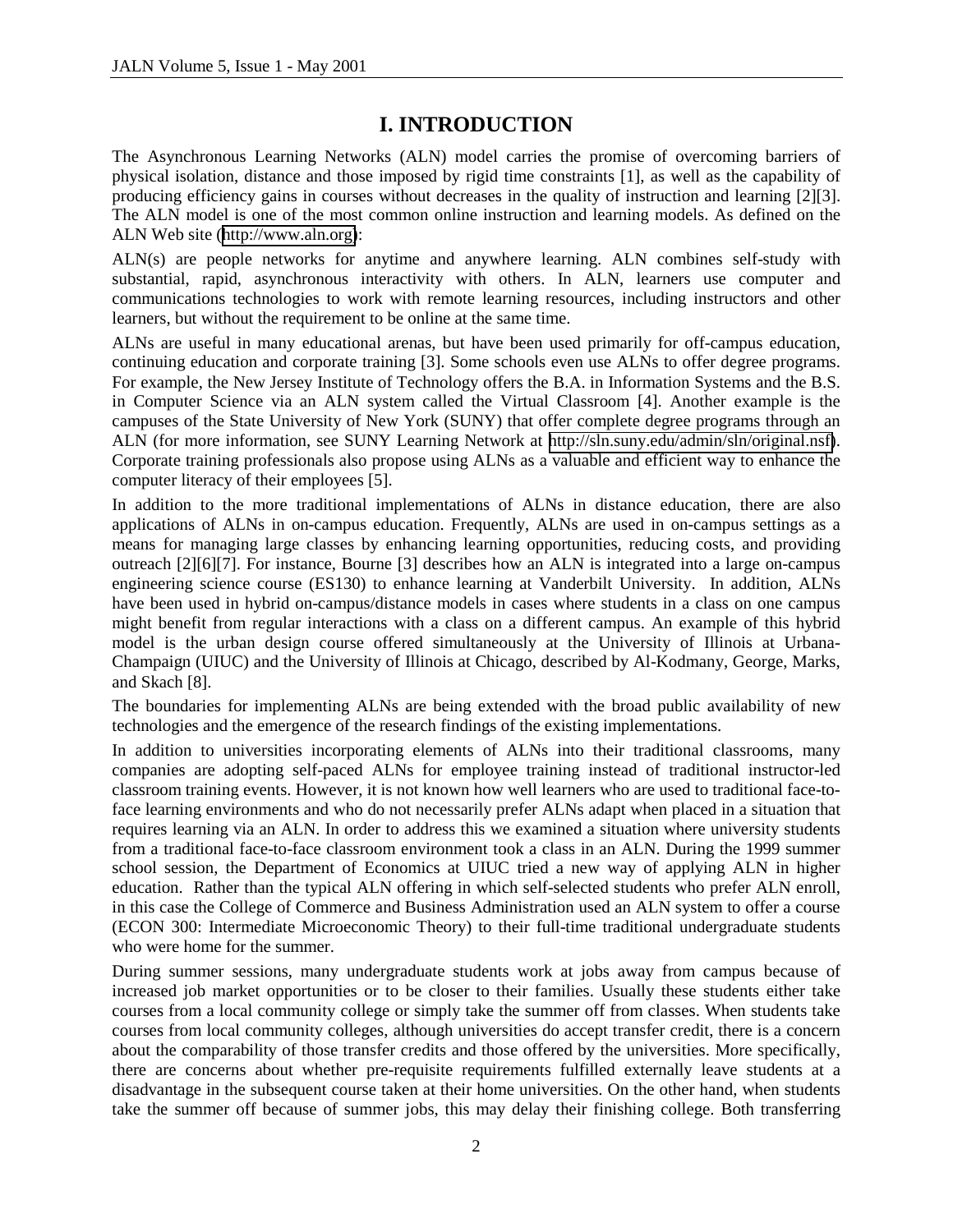credits from community colleges and the delay of finishing college because of summer jobs concern higher educators. The innovation of offering courses to on-campus students while they are home for the summer through an ALN system potentially provides a good solution to these concerns. In this way, the students are able to take a qualified class from the university that fulfills their course requirements while they are simultaneously working at a summer job away from campus.

In this article, we examine this pilot implementation of an ALN to teach a summer school course to traditional on-campus students who were away from campus during summer session. Specifically, we are interested in the students' reaction to moving from a traditional classroom setting to the ALN environment where they were separated from their peers, as well as working at summer jobs. In the following section, we describe the backgrounds of the students, the teaching staff, the course structure, and the technologies used in this course. Then we examine the relevant literature in this field and present our research agenda. Next, we present the survey methodology with an analysis of the results of the surveys. We conclude with a discussion of the implications of our findings for future research and implementations of ALNs for people who are used to traditional learning environments.

## **II. BACKGROUND**

ECON 300: Intermediate Microeconomic Theory is a core course required of business majors as well as a course that fulfills the social science requirement for non-majors and is offered every semester including summer semesters. In the past, it was only offered on campus. In the summer of 1999, a total of twentynine students registered in the first online version of the course, with twenty-eight students actually finishing this course. The majority of the students were from the College of Commerce and Business Administration, except the few who were majoring in engineering or computer science. Each of these students worked at a summer job. The 8-week course began on June 14, 1999 and ended on July 5, 1999.

The three primary tools in addition to standard email and Internet browsers for this class were Mallard, RealPlayer, and WebBoard ([http://www.cet.uiuc.edu/selection.asp\)](http://www.cet.uiuc.edu/selection.asp). Mallard is a password-protected webbased course management system developed at UIUC. In ECON 300, Mallard housed lecture videos, quizzes, and homework assignments. The students logged into Mallard to view lectures, take quizzes, download homework assignments, and to take exams. They could also check their grades on Mallard. The lecture videos, including Powerpoint lecture slides, were viewed using RealPlayer. WebBoard is a computer conferencing system that enables students and teaching staff to communicate online synchronously and asynchronously. For ECON 300, WebBoard was used for asynchronous class discussions, technical support, handing in homework assignments and communication between teaching staff and students and among students, which was either asynchronous or in a synchronous chat room.

As the ALN model would suggest, most of the ECON 300 course was conducted asynchronously with only exams, scheduled chat appointments or spontaneous chats taking place synchronously. On the class days, which were Mondays, Tuesdays and Thursdays, the instructor put online the lecture video that was taped and edited ahead of time. The students viewed the lecture and completed associated quizzes over the Internet within the next couple of days at their own schedule. The asynchronous class discussions were organized around the articles chosen from current editions of the Sunday New York Times Business section. On each Sunday, the instructor put online three articles along with discussion questions. The students were required to post an initial response to one of the three articles by the following Wednesday and to reply to at least one other students' initial posts by Saturday. In addition, the students worked in small groups of three to complete five problem sets during the semester. The group work was done over the Internet asynchronously through WebBoard conferencing, emails or through synchronous chats. The final grades were based on the quiz scores, participation in class discussions, completion of group-based problem sets, and scores on mid-term and final exams.

In the past, the instructor taught this course in a face-to-face setting on-campus with substantial technology components, using Mallard and FirstClass, which were replaced by WebBoard in the summer. Although the instructor was familiar with these technologies, it was his first time teaching students who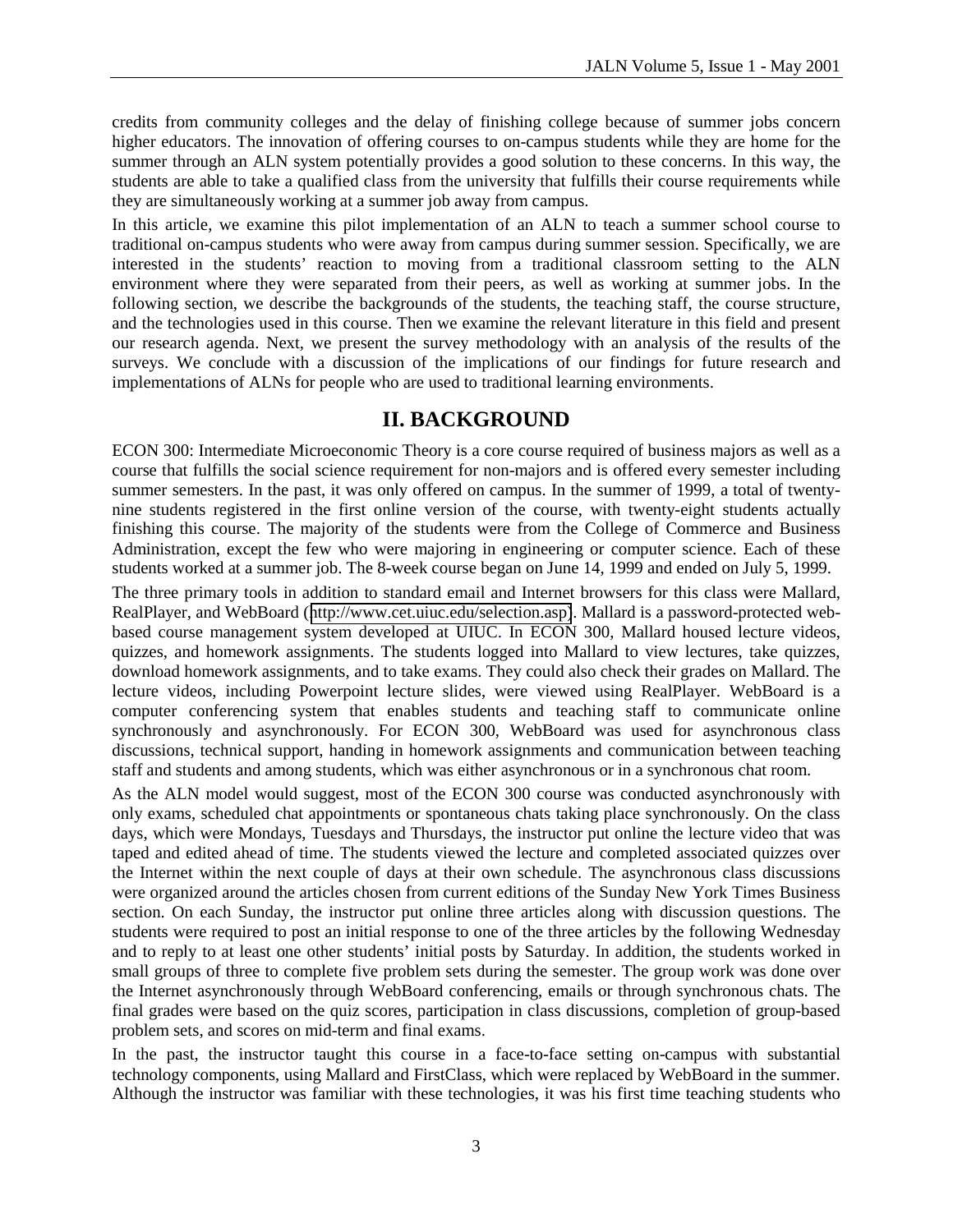were at a distance where there was no face-to-face component to the course. The students only met the instructor and the teaching assistants and each other face-to-face one time, at the end of Spring semester, in a meeting devoted to class administration and preparation. There were three undergraduate teaching assistants, who each took this course from the instructor before on-campus. Without a face-to-face component, all communications between the students and the teaching staff were through email and text chat. The instructor's office hours were all by appointment through email messages. The three teaching assistants took turns logging into the Chat Room in WebBoard during their office hours, which were from 7:00 or 8:00pm to 11:00pm every night, Monday through Thursday, plus Sunday from 4:00 to 8:00pm. The teaching assistants also served as graders for the problem sets.

# **III. LITERATURE REVIEW**

Some common themes have emerged across the literature on learning experience and the effectiveness of online environments, such as learner satisfaction, learning outcomes, online communication, attitude toward technology, technological support, computer experience, prior participant knowledge, online learner skills, and gender differences. The present study explores each of these issues with regard to their applicability in a situation where on-campus undergraduate students become online distance learners for the summer. In the next section, we review the existing research in the areas of learner satisfaction and learning outcomes, the two indicators employed in the study, to look at how the students functioned in a distance learning environment where they were separated from their academic peers as well as working summer jobs. We also review the relevant literature in the areas of online learning environments, online learner skills, prior experience, and gender differences -- areas of possible explanation for observed variance in students' satisfaction and learning outcomes in this ALN course.

## **A. Learner Satisfaction**

Learner satisfaction and learning outcomes are the two most commonly used indicators of course effectiveness, especially in the online learning studies [9]. Satisfaction relates to perceptions of being able to achieve success and feelings about the achieved outcomes [10]. Studies of learner satisfaction are typically limited to one-dimensional post-class assessments of learners' perceptions. Learner satisfaction often is measured with "happy sheets" that ask the learners to rate how satisfied they were with their overall learning experience. However, it is also meaningful to explore the notion of satisfaction through a multidimensional analysis of a wide variety of critical variables in order to provide effective measures that guide improvements in instructional design for online programs [11]. Therefore, some researchers have been trying to identify some critical variables in online learning. For instance, Jegede, Fraser, and Curtin [12] identified eight components of effective learning environments: interactivity, instructional support, task orientation, teacher support, negotiation, flexibility, technological support, and ergonomics. Similarly, some case studies focusing on the online students' perspectives propose a set of importance issues such as online communication, technical support, and course design [13][14][15].

Online interaction and communication have long been regarded as important factors for successful online learning [16][17][18]. Lack of communication is one of the most common frustrations in online learning [15][19]. In the current study, the students in ECON 300 were transformed from full-time, classroom students into distance learners who participated in class online from a distance and alone. Thus, their communication with the teaching staff and with fellow classmates, as well as their perceptions of the communications level was expected to be important to their learning.

With respect to the instructor's role in an ALN, technical support and course design have been cited as the primary responsibilities of the instructor in facilitating online learning. Mory et al.'s [13] case studies indicated the importance of technical support when students face technical problems, and found that even temporary outages of the technology supporting ALN had a negative impact on students and their learning outcomes. Similarly, Webster and Hackley [9] found course design to have a crucial influence on students' success in an online environment.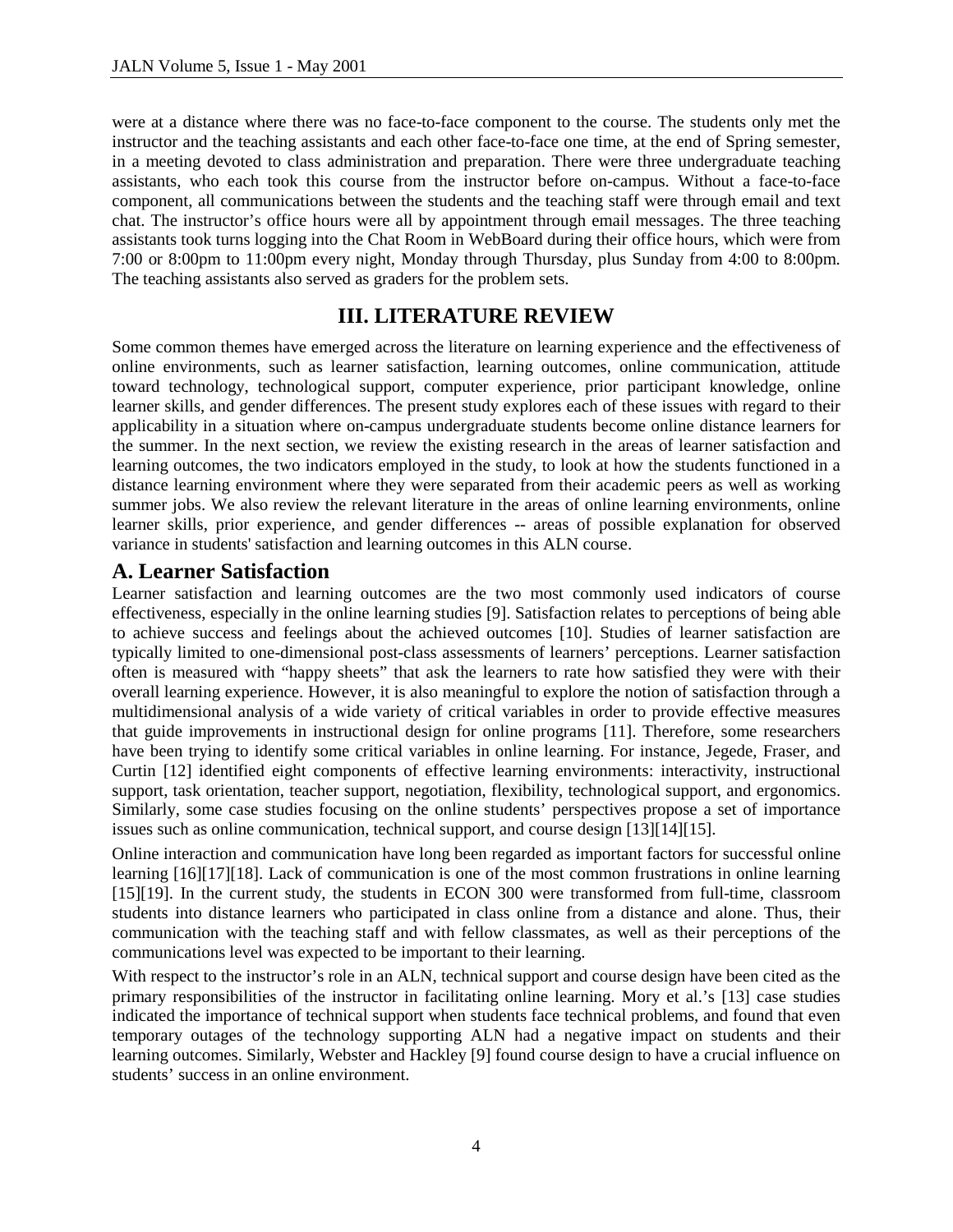Based on this literature, we have adopted a multidimensional notion of satisfaction in this study as indicators of course effectiveness. In addition to measuring learner satisfaction in the traditional fashion by asking the students how satisfied they were with their overall learning experience, we also assessed the students' perceptions of three important aspects of online learning. Specifically, the students reported their satisfaction with online communication, technical support and course design.

# **B. Learning Outcomes**

Another very common measure of course effectiveness is student performance. Final grades in a class are always used as indicators of program quality and student learning [9]. In this study, we use the final scores as the indicator of the learning outcomes for each student.

# **C. Online Learning Environments**

In traditional classrooms, learning occurs within physical boundaries – for example, a classroom, a school, and field trips, and various other locations [20]. By contrast, with ALN(s), learning can happen anywhere and anytime without the limit of physical location [1]. There has been a lot of research studying pedagogical aspects of "online learning environments" [21]. However, relatively little research addresses physical characteristics of the overall learning environment, such as learning areas and Internet connections. In this study, we specifically address the students' perceptions of the physical settings from which they connected to and used the ALN, and how that might influence their satisfaction and learning outcomes.

# **D. Special Sets of Skills**

The ALN learning environment often is very different from traditional face-to-face classroom settings. Previous ALN research has identified individual characteristics that seem to describe a successful online student. For instance, Gibson [22] finds that it is critical for distance students to be focused, better time managers, and able to work both independently and as group members, depending on the delivery mode and location of the distance course. Other studies suggest that important characteristics for online students include strong self-motivation, self-discipline, independence, and assertiveness [UI Online program: [http://www.online.uillinois.edu/index.html\]](http://www.online.uillinois.edu/index.html) [23][24].

The full-time students in ECON 300 were used to traditional, face-to-face instruction and to having peers available both in class and in their living situations. In the ALN version of ECON 300, they were transformed into distance learners who participated in class online from a distance and, moreover, alone. These changes probably required a different set of skills, the lack of which might pose barriers to their learning. Thus, we were interested in the degree to which these traditional students possess the special set of skills required in an ALN environment such as motivation, self-discipline and time-management, and their potential influence on the students' satisfaction and achievement levels.

# **E. Prior Experience**

Smith's [25] Learning-How-To-Learn (LHTL) theory suggests that learners rely on a "bag of tricks" including prior learning strategies and tactics, as well as things that worked in other situations to make sense of a new environment. Eastmond's [26] study also indicates that prior learning experience, among other factors, is important for students to adjust to online learning.

Familiarity with the technologies used in the online course is especially important for students who take a course online. Al-Kodmany et al's [8] case study of using ALNs to teach one class to students on two different campuses found that without prior exposure to the technologies involved, the technologies used in the course became barriers to learning. One of their suggestions for online instruction is not to attempt teaching the technology and the course at the same time, rather, impose certain prerequisites on technologies that are used in the course or include a mini-course on the technologies that is not the part of the course itself.

Researchers have also argued that the successful implementation of any new technology depends on factors related to users' attitudes and opinions [27][28]. For instance, Webster and Hackley [9] studied the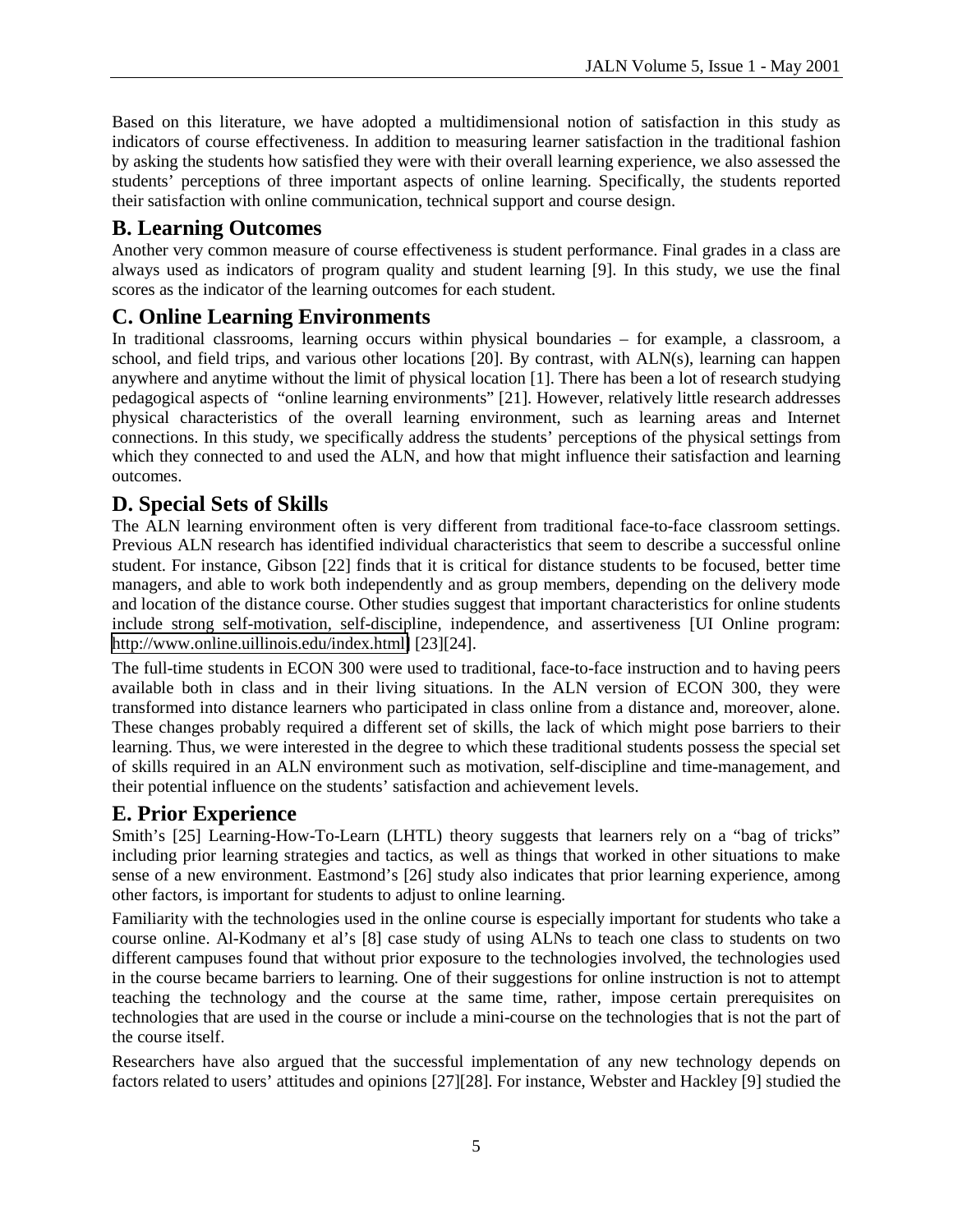teaching effectiveness in technology-mediated distance learning and found a positive relationship between students' attitudes toward technology and their learning outcomes.

In addition, we propose that prior experience with online classes might be helpful when taking a new class in an online version, although little research has explicitly addressed this issue. Presently on-campus courses are moving fast to integrate computers and Internet technologies into the classroom, however, only a small portion of the content in traditional courses is actually presented online and there still exists substantial opportunity to interact face-to-face. As a result, traditional students typically have very little experience with online courses. In the present study, prior online class experience might play a critical role when students transfer from being on-campus full-time learners to becoming distance, online parttime learners in this study.

Therefore in this study, we examine these three types of prior experience, including prior experience with technologies, prior attitude toward technology, and prior online class experience.

## **F. Gender Difference**

Gender difference may have an impact on experience with an ALN environment. It has been suggested that females are more technophobic [29], have more negative attitudes toward computers [30], and are less confident in their use of computers [31] than males when they enter universities. The conclusions drawn by several researchers are that by the time students enter the university, males are more familiar with computers than are females [32] [33]. Still other researchers speculate that females are also less comfortable with the way that computers are used at many universities [34]. However, Ory, Bullock and Burnaska [35] found no gender difference in the use of and attitudes toward ALN in a university setting. According to his study, both males and females made similar use of ALN, had similar (positive) attitudes about their "computer experience," and shared a common desire to take more courses using computers.

The different conclusions from the existing research call for further exploration. With this in mind, we also examined gender differences in learner satisfaction, learning outcomes, computer use and prior experience.

## **IV. METHODOLOGY**

Two surveys (pre- and post-) were administered to the summer students enrolled in ECON 300, one at the beginning and one at the end of the semester, via a Web-based form (see the Appendix). The pre-survey was posted on June 14, 1999, the first day of summer semester, and all students responded within one week. The pre-survey covered demographics, motivations for taking this course, and prior experience. The post-survey was posted on August 3, 1999, and all responses were submitted by August 6, the last day of the summer semester. The post-survey covered learner satisfaction, learning environment, and the additional set of learning skills expected to be important for successful online learning. To help ensure a set of comprehensive responses, the students were encouraged to take the surveys by giving them extra points for submitting surveys (even blank surveys).

## **A. Learner Satisfaction**

As stated earlier, we adopted a multidimensional notion of learner satisfaction, including satisfaction with online communication, technical support, and course design as well as overall online learning satisfaction. Each satisfaction dimension was assessed with a set of 5-point Likert-scale items in an opinion survey. Items II-1, 2, and 3 in the Appendix addressed various aspects of the students' attitudes toward online communication, and the average of these items was taken as satisfaction with communication. Similarly, items II-4, 5, and 6 addressed the technical aspects of this course, and the average was taken as satisfaction with ALN technologies. Item II-8 was taken as an indication of satisfaction with course design, while the average of items II-9, II-10, and II-11 was taken as satisfaction with learning experience. The overall satisfaction was measured as the average of all these above items. For those negative questions, such as items II-1, II-3, II-5 and II-10, we reversed the score before calculating the average of categories. The raw un-reversed scores are presented in the Appendix.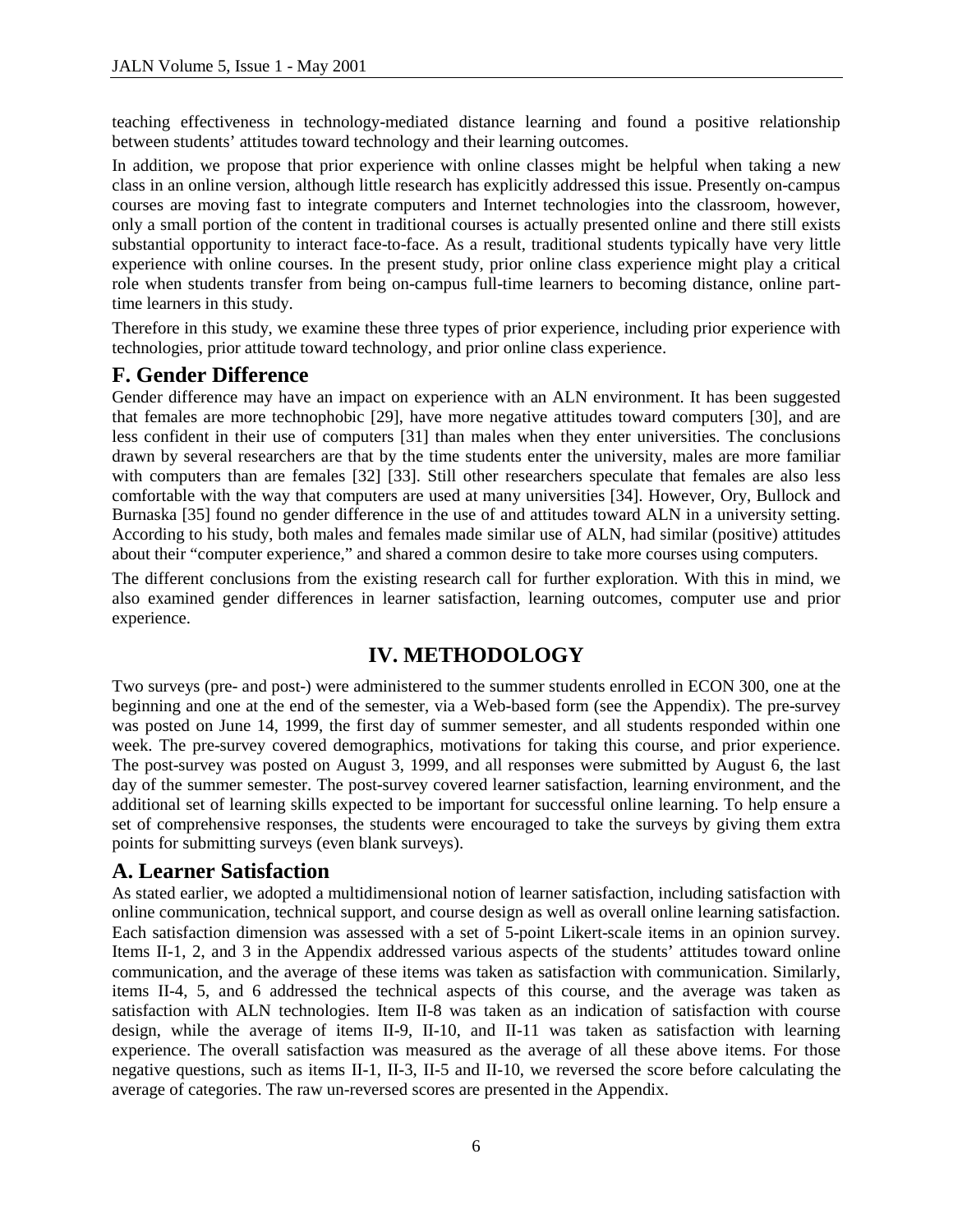# **B. Learning Outcomes**

The students' learning outcomes in this class were measured by the final scores. The final scores were obtained from: (i) performance on the Web Quizzes (240 points), (ii) performance on the problem sets (240 points), (iii) class participation (80 points), (iv) the "getting started" assignment (10 points), (v) the surveys (10 points), (vi) the midterm exam (100 points), and (vii) the final exam (160 points). The highest score possible was 840 points.

## **C. Learning Environment**

To assess the physical setting of the online learning environment for the students, the post survey included two open-ended questions (item II-12  $\&$  II-13). In these questions the students were asked to describe their learning environments whether at home, library, office, or elsewhere, as well as the type of Internet access that they used.

## **D. Special Set of Skills**

The special sets of skills required for online learning considered in this study are motivation, selfdiscipline, and time management. In the survey, whether a student was motivated internally or externally was assessed through an open-ended question (item I-1). Self-discipline was measured with a 5-point Likert-scale item (item II-14). Time management was measured with a 5-point Likert-scale item (item II – 15) and three supplemental open-ended questions (item II-16, II-17, & II-18), which addressed the students' work load, course load, and the way that they allocated their time for ECON300.

## **E. Prior Experience**

Prior Experience included prior experience with technologies, prior attitude toward technology, and prior online class experience. In this study, prior experience with technologies (item I-2) was assessed with a five-point scale survey that asked for the students' ratings of their frequency of use of nine different online communication technologies such as WebBoard and Mallard, before taking ECON 300. The average scores on these items were calculated to be the prior technology experience score. Similarly, attitude toward technology was assessed with six 5-point Likert-scale items (item I-3). The average rating on these items was taken as the prior technology attitude score for each student. For those negative questions, we reversed the score before calculating the average of categories while presenting the raw unreversed scores in the Appendix. Finally, prior online class experience was assessed with two open-ended questions (item I-4  $&$  I-5).

## **F. Gender**

Gender was asked as a background question in I-6.

# **V. RESULTS AND DISCUSSSION**

The results were based on 29 submissions in the pre-survey and 26 submissions in the post survey with 24 students submitting both the pre and post surveys. In this section we present and discuss the results of learner satisfaction, learning outcomes, online learning environment, special online learning skills, prior experiences and gender differences. Note that the tables in this section present the mean scores on the variables of interest. The mean responses to each component item are listed in the Appendix along with the corresponding question.

## **A. Learner Satisfaction**

The results of students' overall satisfaction, satisfaction with online communication, technical aspects of the course, course design, and their satisfaction with the online learning experience are shown in Table 1. In general, the students' overall satisfaction toward the course was lukewarm (mean = 3.05 out of 5). Moreover, the students were not particularly enthusiastic about online communication, technical support, and their online learning experiences, with mean satisfaction levels ranging from 2.60 to 3.11. In contrast, the students did have a very positive response to the course design with mean of 4.31.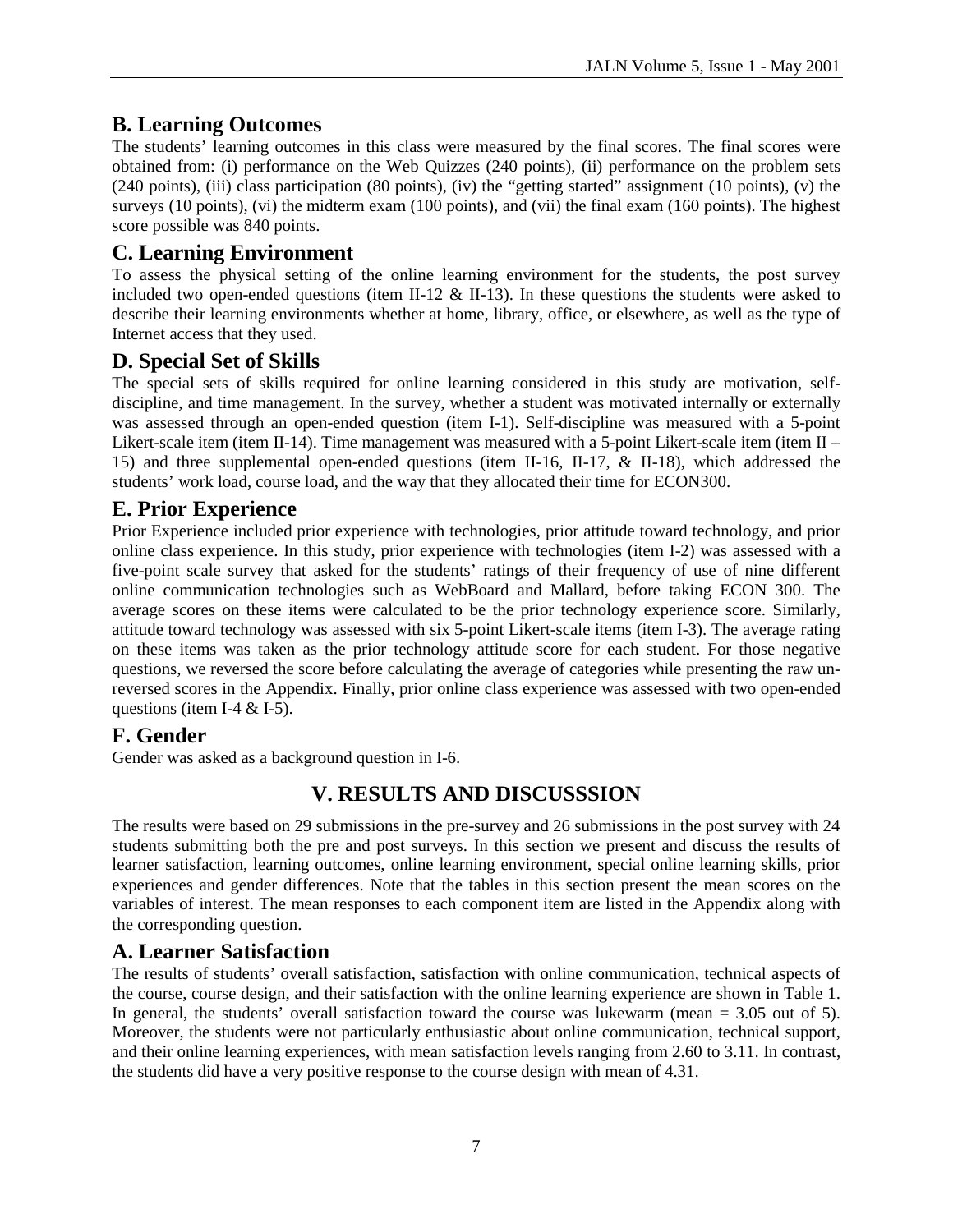| тарк т. есатист заизтасион          |     |                 |           |
|-------------------------------------|-----|-----------------|-----------|
|                                     | N   | Mean            | <b>SD</b> |
| <b>Overall Satisfaction</b>         |     | 26 3.05         | 0.46      |
| <b>Online Communication</b>         |     | $26 \quad 2.60$ | 0.77      |
| <b>Technical Support</b>            |     | 26 3.11         | 0.80      |
| Course Design                       | 26. | 4.31            | 0.79      |
| <b>Online Learning Satisfaction</b> |     | 26 3.01         | 0.64      |

**Table 1. Learner Satisfaction** 

Considering the individual items comprising of the overall communication, on one hand, the students reported that they did not have more communication with the instructor than in a traditional class (mean  $=$ 2.23 on item II-2) and that they did not have a chance to know their classmates (mean = 3.69 on item II-3). On the other hand, lack of communication didn't seem to bother them very much. The students somewhat disagreed (mean  $= 2.73$ ) with the statement that "I was frustrated by sitting alone in front of a computer when taking the class" (item II-1). This contradiction can be explained by the instructor's efforts to prepare students with a realistic perspective about taking course online. During the only one face-to-face meeting at the end of the Spring semester, the instructor emphasized the "studying alone" situation. This probably decreased students' expectations for communication in this class. Equipped with such a perception, the students were better prepared for the online experience in that although they noticed the difference in communication, they tended not to be frustrated by less communication with classmates and instructor than in traditional classes.

In terms of the technical aspects of the course, again the responses to individual items were fairly neutral. There was a bit of variability around the central means of 3.07 and 3.67 when responding to questions about technical support (II-5 & II-6), with standard deviation of 1.35 and 1.68. The students barely thought, "technical problems were barriers when taking this class." In addition, most of the students did not use technical support other than the teaching staff, and very few of them (3/26) sought help from family and friends when facing technical problems. This was consistent with their prior technology experience and positive attitude toward technologies as is stated later. Since they already had enough technical background and familiarity with the three primary tools-- Mallard, RealPlayer, WebBoard- used in the class before taking ECON 300, the students didn't need to learn the technologies and the content at the same time.

The students also were neutral in their responses to the online learning experience. A lukewarm attitude toward this class was found in the students' rating on their online learning satisfaction. They did not strongly agree on item II-9, "I believe that I have learned from this class in an online format as much as I could from a traditional format" (mean  $= 3.03$ ). Furthermore, when they were asked "if possible, I would prefer taking this course in a traditional, face-to-face format" (item II-10), their responses were relatively neutral (mean = 3.20). This result might reflect the types of students who enroll in summer session and the relatively weak motivation for learning that we might expect in them, as discussed later. However the overwhelmingly neutral response might also suggest that the online version was implemented well enough so that the students did not mind being removed from campus, colleagues and instructors. Recall that these students are traditional university students who are used to face-to-face classes. During this summer session they were transformed into online distance students. Therefore, we would expect many of the students to still prefer traditional classes. However the students did not seem to show a strong preference for either an online or face-to-face format after completing the course. The students' positive response to course design supports this interpretation.

In spite of the lukewarm attitude toward many aspects of the online communication and learning, the students were very satisfied (mean  $= 4.30$ ) with the course design (item II-8). Course design is crucial for an online class, which can greatly help students remain disciplined. In an online class, students usually assume more responsibility for learning and for keeping up with the class than they do in a traditional, face-to-face class. A good instructional design can help the students keep up with assignments, quizzes, and projects at an even pace. The design for ECON 300 seems to have been a very successful one in this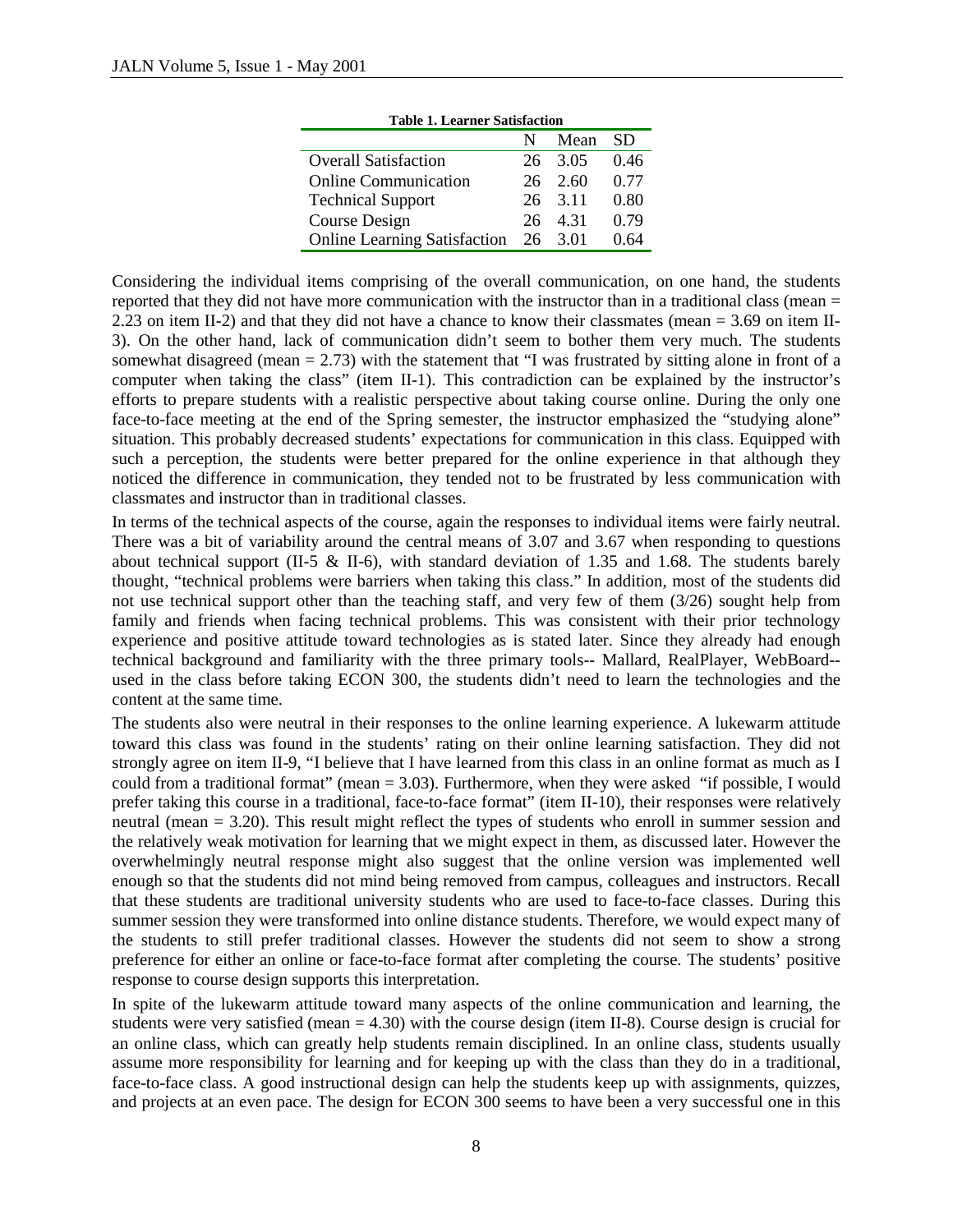regard, helping the students remain disciplined as most distributed their work evenly throughout the week. One student specifically stated that the instructional design helped him saying, "it is easy to keep up [in] the class with the quizzes and assignments."

# **B. Learning Outcomes**

Their final scores indicated the students' learning outcomes. As shown in Table 2, the distribution of the scores was normal with the lowest score of 567.80 and the highest score of 788.50 out of possible full score of 840.

| Table 2. Grades |                               |  |  |  |  |  |  |  |
|-----------------|-------------------------------|--|--|--|--|--|--|--|
|                 | N Low High Mean SD            |  |  |  |  |  |  |  |
|                 | 26 567.80 788.50 736.83 57.59 |  |  |  |  |  |  |  |

The students' opinions of online communication, and technical aspects of the course, shed some light on the students' learning outcomes in this course. As shown in Table 3, there were significant correlations between the students' satisfaction with the online communication, technical aspects and course design, and their grades. This indicated that those aspects of the course were closely related to students' achievement. However, no significant relationships were found either between the students' satisfaction with learning and their grades or between their overall satisfaction with this course and their grades.

|  | Table 3. Correlations between Learner Satisfaction and Grades |  |
|--|---------------------------------------------------------------|--|
|  |                                                               |  |

| Online Learning Experiences/Grades Grade |          |          |
|------------------------------------------|----------|----------|
|                                          | R        | P        |
| <b>Overall Satisfaction</b>              | 0.466    | $0.016*$ |
| <b>Online Communication</b>              | 0.467    | $0.016*$ |
| <b>Technical Support</b>                 | 0.425    | $0.030*$ |
| Course Design                            | $-0.405$ | $0.040*$ |
| <b>Online Learning Satisfaction</b>      | 0.196    | 0.337    |

∗ significant at .05 level

A significant correlation between the students' grades and their communication satisfaction showed that the students who reported more online communication with the teaching staff and their classmates tended to have higher grades. The result supports the claim that online communication is an important factor for successful online learning [16][17]. The positive relationship between the students' satisfaction with technical aspects of the course and their grades also indicates the importance of technical support for online learning in ALN. The students with higher satisfaction with technical aspects of the course had higher grades. However, the significant relationship between the students' satisfaction with course design and their grades was negative, which meant that the students who had a higher opinion about course design had lower grades than those who had lower satisfaction with the course design. This might be explained by the fact that the higher achieving students were more critical about the course design.

Besides some aspects of learner satisfaction, other factors including prior online class experience and course load both had statistically significant effects on learning outcomes, which are discussed later.

However, we have to be aware of the limitation of using grade points as the indicator of learning outcomes when we consider the results presented above. Some researchers have argued that distance learning studies "need to move beyond the limited perspective of class grade point averages as indicators of program quality and student learning" [36]. But few studies suggested and tested alternative tools for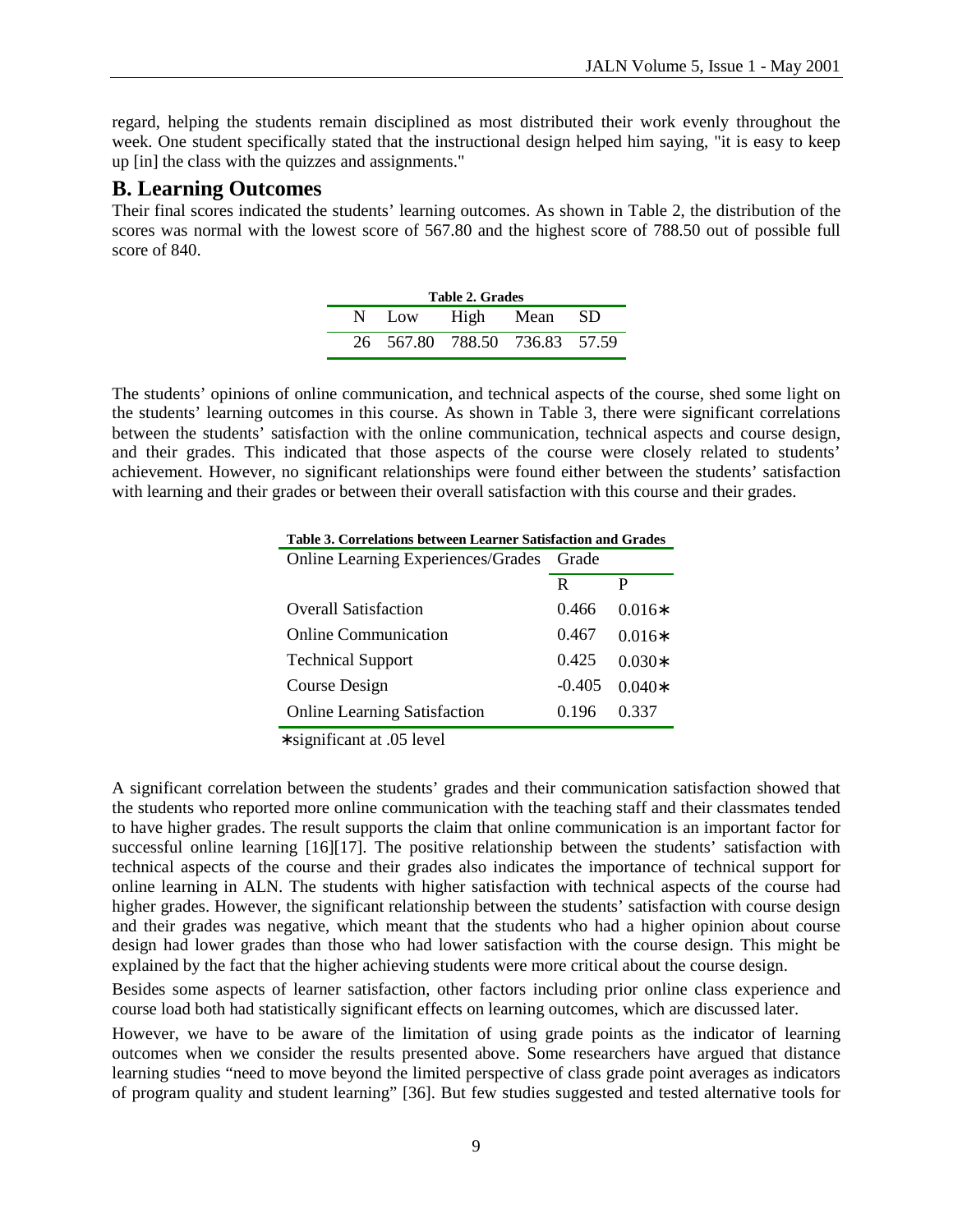objective measurement of learning outcomes other than class grades. In future studies, we should explore alternative measures of learning outcomes.

# **C. Learning Environment**

The results from the open-ended questions indicated that the students actually preferred their learning environment at home or at their office rather than in a regular classroom. Most students believed they had a quiet learning area with little or no distraction. In future research, potentially less satisfying environments, such as university dorms, should also be explored.

Although the students seemed to be satisfied with their study areas, their response to their Internet connections, which is crucial to online courses, varied from "terrible" and "slow" to "good" and "reliable." Almost half of students (12 out of 26) used AOL as their Internet service provider. A few (5) students used the University's connection and were satisfied with the quality. The rest used MSN, USSnet, Essex, or a local Internet provider. In general, students didn't complain that the quality of their Internet connection inhibited taking this class. This could be explained by the fact that the ECON 300 class did not have any synchronous instruction or class session. Otherwise, the Internet connection might have been a more crucial issue.

# **D. Special Set of Skills for Online Learning**

## **1. Motivation**

Motivation could deeply affect students' attitude toward the class and learning, especially in an online learning environment. There were four types of motives for taking ECON 300 in an online format that were observed in the responses to the open-ended question (I-1). For the vast majority of the students, the main reason for taking this course was "being able to take a required course while working on summer jobs" (22/29). Some students (4/29) regarded taking this course online as an "interesting and challenging" experience, while few students (2/29) took it because of the good reputation of the instructor. Finally, one student felt that taking a course over summer was easier.

The responses did not suggest that the students had a strong desire to learn the content of ECON 300. Earning credit for them was the main reason for taking the course although a couple of students took it because they thought the online experience would be interesting and challenging. One possible explanation is that ECON 300 is a core course required of the business and economics majors as well as a course that fulfills the social science requirement for non-majors. Thus, the students may not have had strong intrinsic motivations for learning. Since online learning usually requires some extra learning skills, such as high self-discipline and strong internal motivation, lack of these abilities can result in frustration and failure in online learning.

It may be that the general motivation for taking the class is skewed due to the biased sample of students in summer school. Students who opt for the required course in the summer may not be typical of those who take it during the regular semesters, just as a student stated that taking a course over summer was easier. This may potentially cause a skewed student population. Both the students' weak motivation and the skewed student body in the summer course are important factors in understanding their lukewarm attitudes towards learning and the online version of the course.

## **2. Self-discipline**

Self-discipline is regarded as one of the most important skills for online learners. However in ECON 300, we failed to find any significant relationships between students' self-discipline and their grades or their satisfaction with different aspects of the course.

In ECON 300, the students didn't feel it was difficult to maintain self-discipline with this online format (item II-12, mean  $= 2.73$ ). However, it is difficult to determine that the discipline was internal (e.g. selfdiscipline) or in response to the structure of the class. As we discussed earlier, the students overwhelmingly agreed that the course design helped them kept up with the class. These results, taken together, suggest that online course design is especially important for self-discipline in summer school considering the students' weak motivation and the skewed student body in summer courses.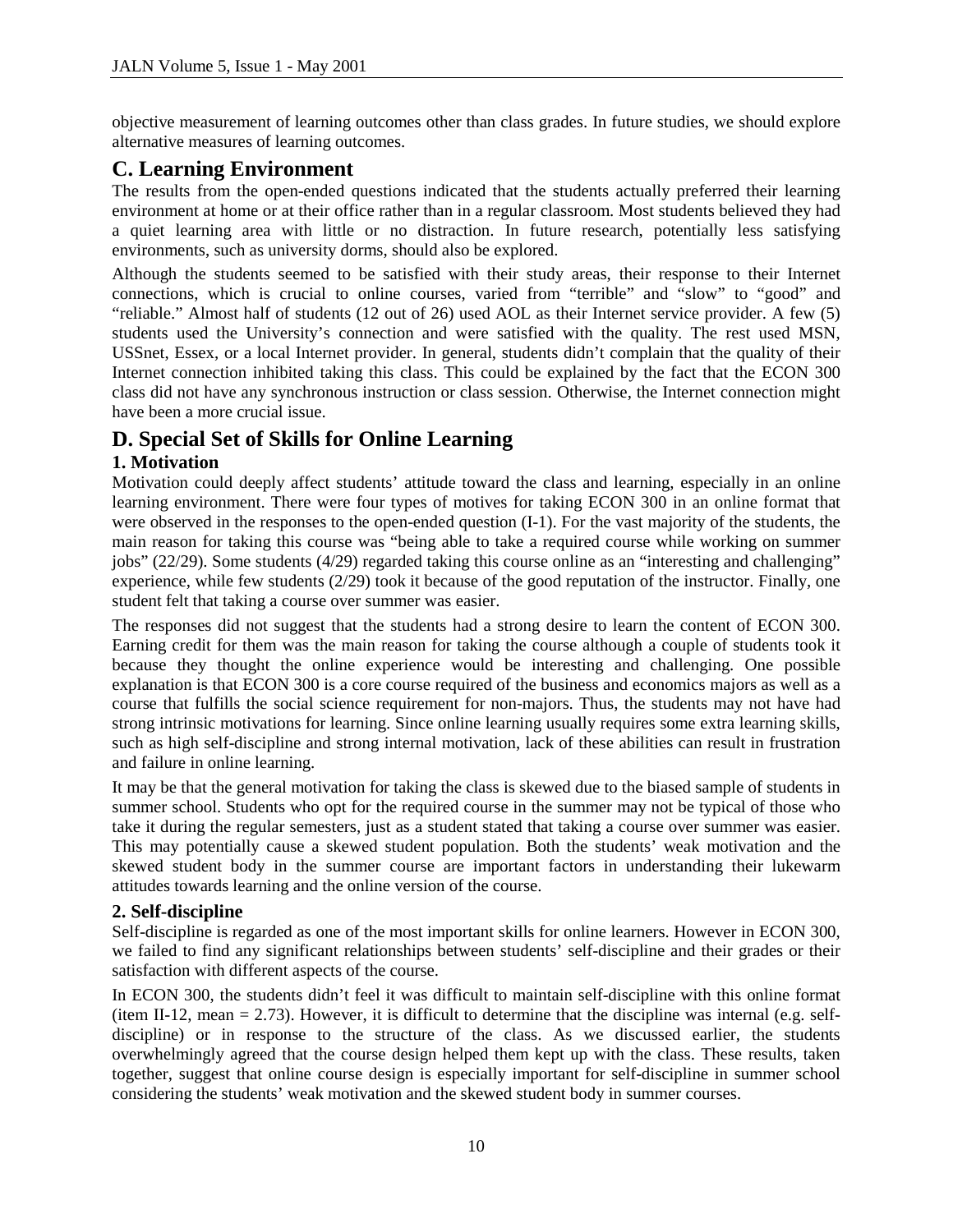However, we have to be cautious in interpreting the results because of the limited measurement of selfdiscipline. In this study, the question that was used to measure self-discipline was more about how difficult it was to remain disciplined instead of how self-disciplined they were. Unfortunately, there is not an established methodology for measuring self-discipline.

In addition to course design, the students' course load and workload might also be related to selfdiscipline, which will be analyzed in the following section.

#### **3. Time Management**

The results from item II-13 and the open-ended questions (items II-14, II-15 and II-16) indicated that transferring from full-time, on-campus students to part-time, off-campus learners changed the students' schedules and their time management. However, these changes did not necessarily cause their frustrations. Most of them actually enjoyed the flexible schedule brought by ALN—learning anywhere and anytime.

First, we found that all the students had a summer job. Most of the students worked more than 40 hours per week (21/26) while some of them worked less than 20 hours a week (5/26). The difference in job workload resulted in a significant difference in self-discipline as shown in Table 4. The group that worked about 40 hours or more in their summer jobs reported an easier time at maintaining self-discipline than the group that worked 20 hours less per week. One possible reason is that a higher workload may force a person to use their time more effectively, leading to more self-discipline than in those who have lighter workloads. Alternatively, those students willing to work 40 hours and take a class may be those with better time management skills to begin with.

| Table 4. T-Test: Self-discipline - Workload |    |                 |       |       |          |  |  |  |  |
|---------------------------------------------|----|-----------------|-------|-------|----------|--|--|--|--|
| Work Load                                   |    | Self-Discipline | SD    | т     |          |  |  |  |  |
| About or more<br>than $40$                  | 21 | 3.667           | 1.278 | 3.496 | $0.002*$ |  |  |  |  |
| hours/week                                  |    |                 |       |       |          |  |  |  |  |
| Less than 20<br>hours/week                  |    | 1.600           | 0.548 |       |          |  |  |  |  |
| .<br>.                                      |    |                 |       |       |          |  |  |  |  |

∗significant at .05 level

In terms of course load, 21 out of 26 students only took ECON 300 while the rest 5 took courses in addition to ECON 300. A significant difference in self-discipline was also found between these two different course load groups (Table 5). However, the significant pattern was in the opposite direction of that between two different workload groups. The group with lighter course load tended to maintain selfdiscipline more easily than the group with heavier course load. Similarly, we found a significant difference in grades between them as shown in Table 6. The grades of the group that only took ECON 300 during the summer session were significantly higher than the other group that took more than one class. These results are understandable especially considering that those students also worked at summer jobs. Taking more than one course would consequently decrease the time and energy the students could spend in ECON 300, which could possibly result in a lower grade.

**Table 5. T-Test: Grades – Course Load: One/More Than One Course** 

| Course Load                           | N Grades                             | - SD - | -SEM |  |
|---------------------------------------|--------------------------------------|--------|------|--|
| One Course                            | 21 749.314 44.582 9.729 2.491 0.020* |        |      |  |
| More than One 5 684.380 80.830 36.149 |                                      |        |      |  |
|                                       |                                      |        |      |  |

∗significant at .05 level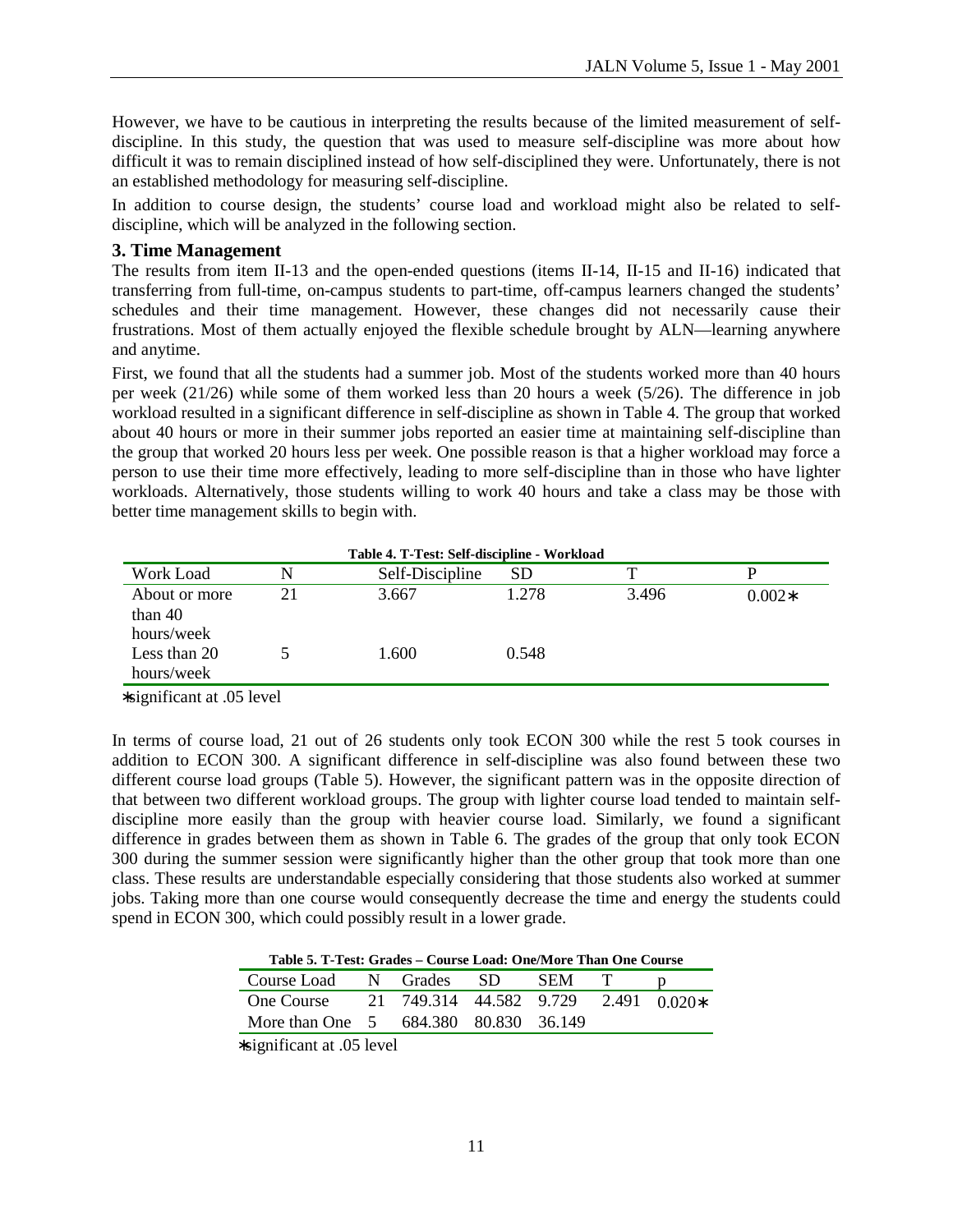|                               | Table 6. 1-Test: Sen-uiscipline – Course Load: One/More Than One Course |                                        |             |  |  |                            |  |  |  |  |
|-------------------------------|-------------------------------------------------------------------------|----------------------------------------|-------------|--|--|----------------------------|--|--|--|--|
|                               |                                                                         | Course Load N Self-Discipline SD SEM T |             |  |  |                            |  |  |  |  |
| One Course $21$ 3.571         |                                                                         |                                        |             |  |  | $1.326$ 0.289 2.412 0.024* |  |  |  |  |
| More than One $5 \quad 2.000$ |                                                                         |                                        | 2.000 0.548 |  |  |                            |  |  |  |  |
| $\cdots$ $\cdots$ $\cdots$    |                                                                         |                                        |             |  |  |                            |  |  |  |  |

**Table 6. T-Test: Self-discipline – Course Load: One/More Than One Course** 

∗significant at .05 level

The hours that the students spent on the class ranged from 4 to 20 hours a week, which reflect these students' situation as working full-time. Additionally, the allocation of time to the class differed. Most students distributed their class work evenly over the week, while a few (2/26) of them concentrated on the class once or twice a week. Again, this result was closely related to the course design. The well-structured ALN version of ECON 300 facilitated students' managing their time on this course. We failed to find any group differences in their grades and satisfaction perhaps due to the small sample of these two groups (2 vs. 24). However, the work and course load as well as the ways of allocating time to the class might have influenced students' achievement, which should be looked at in future studies with larger samples.

## **E. Prior Experiences**

## **1. Prior experience with technologies**

The results of prior experience with technologies indicated that most students had enough technology background to take this course. The high frequency of using email (mean  $= 4.86$ ) and the World Wide Web (WWW) (mean  $= 4.41$ ) shown in the results indicated the students were comfortable with these two basic technologies used in this class. Although they hadn't used WebBoard (mean = 2.79) and Mallard  $(mean = 3.24)$  as often as they had email and the WWW, they did have some experience on average with these two important tools before taking this online course.

## **2. Prior Attitudes toward Technology**

In addition to enough prior experience with technologies, the students had a relatively positive attitude towards technologies. The average score on six 5-scale questions on attitude toward technologies was 3.78. The prior attitude toward technology was significantly related to students' satisfaction with technical aspects of the course ( $r = 0.415$ ,  $p = 0.044$ ). It makes sense that the students who had a more positive attitude toward technology tended to have higher satisfaction with technical aspects of the course.

## **3. Prior Online Class Experience**

Prior online class experience is important when students face a learning environment that is different from the traditional, face-to-face classroom. The survey results supported this claim in that the students' prior online class experience made statistically significant differences in their grades. Three of the total 24 students, who submitted both surveys, had taken an online course before ECON 300. The average grade of these three students was significantly higher than that of the rest of class as shown in Table 7. The prior online class experience might have prepared those students better for this class on an online format both mentally and technologically, which significantly affected their grades. The results are consistent with the results of some previous studies [8].

**Table 7. T-Test: Grades – Prior Online Class Experience: Had/Never Had Online Class** 

| <b>Had/Never Had Online Class</b> |  |                                     |  |       |  |  |  |  |  |
|-----------------------------------|--|-------------------------------------|--|-------|--|--|--|--|--|
| Online Class N Grades SD          |  |                                     |  | SEM T |  |  |  |  |  |
| Had                               |  | 3 774.567 12.215 7.052 2.586 0.026* |  |       |  |  |  |  |  |
| Never Had 21 745.538 40.011 8.731 |  |                                     |  |       |  |  |  |  |  |
|                                   |  |                                     |  |       |  |  |  |  |  |

∗significant at .05 level

However, we must be aware of the small sample, which our conclusion was based upon. In the future, a study with a larger sample is needed to validate the conclusion. Moreover, students who choose to take another online class know what they are getting into, and maybe self-selected to do better in an online environment.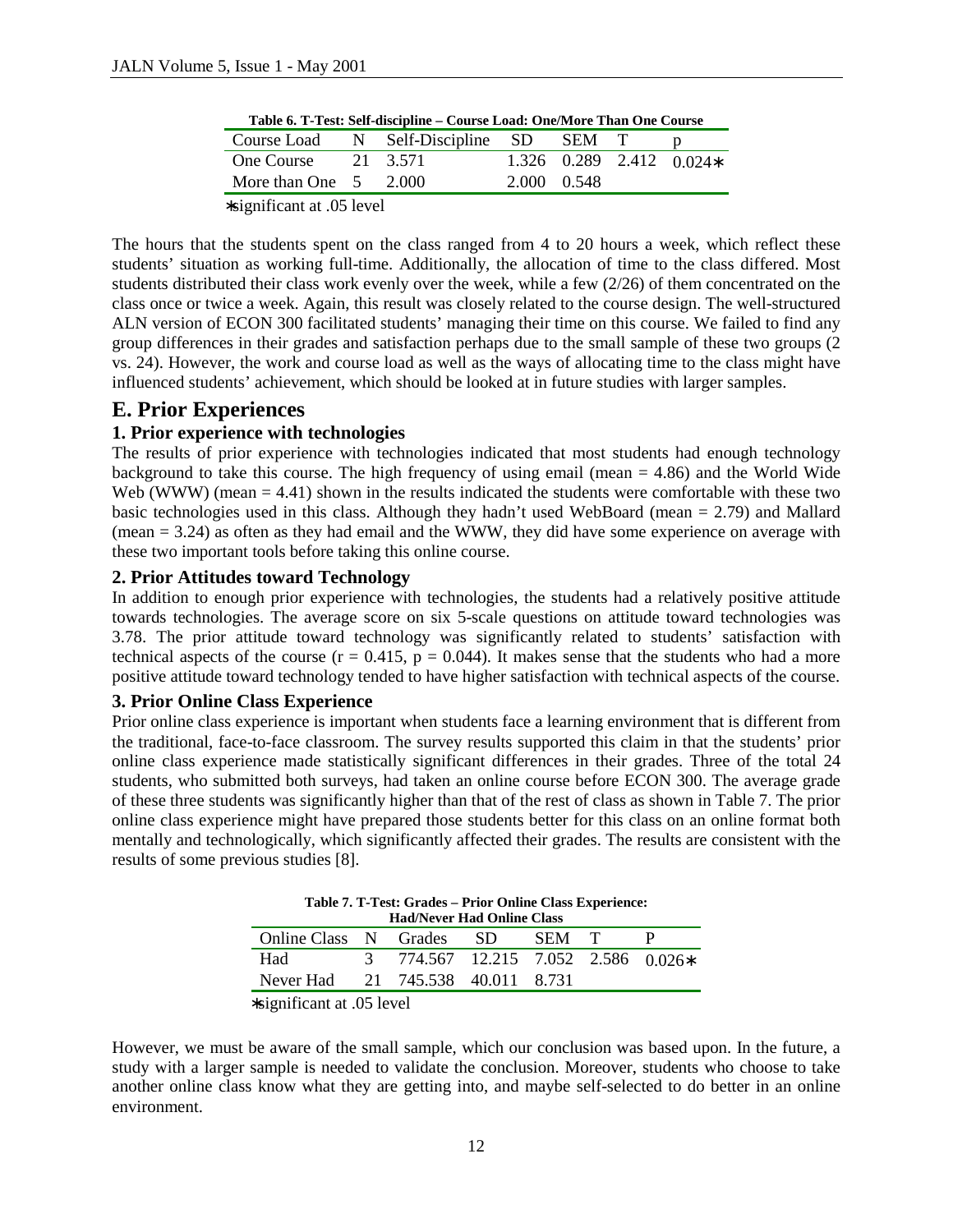## **F. Gender Difference**

In this study, we observed some effects of gender differences on online learning. Although there were no differences in the students' satisfaction with the course and their achievement based on gender (Table 8), there was a significant difference in the prior experience with technologies and prior attitude toward technologies between male and female student (Table 9).

| Table 8. T-Test: Gender Difference in Grades and Overall Satisfaction |                                              |                                                               |  |  |  |  |          |       |  |  |
|-----------------------------------------------------------------------|----------------------------------------------|---------------------------------------------------------------|--|--|--|--|----------|-------|--|--|
|                                                                       | <b>Overall Satisfaction</b><br><b>Grades</b> |                                                               |  |  |  |  |          |       |  |  |
|                                                                       |                                              | N Mean SD T p N Mean SD T                                     |  |  |  |  |          |       |  |  |
|                                                                       |                                              | Male 13 752.853 12.215 0.498 0.623 13 3.231 0.492 1.654 0.112 |  |  |  |  |          |       |  |  |
|                                                                       |                                              | Female 11 744,809 40,011                                      |  |  |  |  | 11 2.936 | 0.353 |  |  |

|           | Table 9. T-Test: Gender Differences in Prior Experience with & Attitude toward Technologies |  |
|-----------|---------------------------------------------------------------------------------------------|--|
| _ _ _ _ _ | _ _ _ _ _                                                                                   |  |

|                       | Prior Tech. Experience |  |  |  |                                                               | Prior Tech. Attitude |                |  |  |  |
|-----------------------|------------------------|--|--|--|---------------------------------------------------------------|----------------------|----------------|--|--|--|
|                       |                        |  |  |  | N Mean SD T P N Mean SD T p                                   |                      |                |  |  |  |
|                       |                        |  |  |  | Male 16 3.068 0.589 2.905 0.008** 16 4.041 0.559 2.723 0.011* |                      |                |  |  |  |
| Female 13 2.435 0.491 |                        |  |  |  |                                                               |                      | 13 3.464 0.556 |  |  |  |

∗significant at .05 level ∗∗significant at .001 level

Among the 29 students who submitted the pre-survey, there were 16 males and 13 females. Male students had significantly more experience with technologies than female students had. Similarly, male students expressed a significantly more positive attitude toward technology than female students. The more positive attitude and greater experience with technologies could be one reason that male students had slightly, but non-significant, higher grades (mean  $= 752.85$ ) than females (mean  $= 744.81$ ), and had nonsignificantly higher satisfaction (mean  $= 3.23$ ) with the class than females (mean  $= 2.94$ ). These results were consistent with other researchers' findings [35] about the similarity in male and female's use of and attitude toward ALN.

## **VI. CONCLUSION**

In general, this study has provided us with useful information about applying ALN in a summer school course for traditional undergraduate students who are away from their home campus. It is becoming more important to understand how traditional students adapt to ALN, as more on-the-job and lifelong training requirements will have to be met in online environments. The use of ALN in summer school provides us with a unique opportunity to explore those students' reaction to learning online and find the ways to help them prepare for the changes. Some of the findings from this study are meaningful for designing and improving such online classes in the future.

First, we should notice the special aspects of an ALN course, such as online communication, technical support, and course design. The quality of these factors is closely related to the students' achievement. In this study, course design appears to be a key issue in helping the students maintain self-discipline when they were transferred from full-time, on-campus students to part-time distance learners. This transformation also requires other skills, such as strong motivation and good time management. Moreover, even a comfortable learning environment and stable Internet access are important factors to look consider when offering online summer schools courses.

Overall, experience seems to be related to online summer school satisfaction and achievement. The more experience traditional students have with online courses, the more likely they are to be comfortable with the format, technology and pace of future online courses. However, traditional students also can gain experience that is useful for success in online summer school courses through the integration of online features and technologies into traditional face-to-face classes. In addition, we should prepare students for taking online classes mentally and technologically in face-to-face sessions that describe the online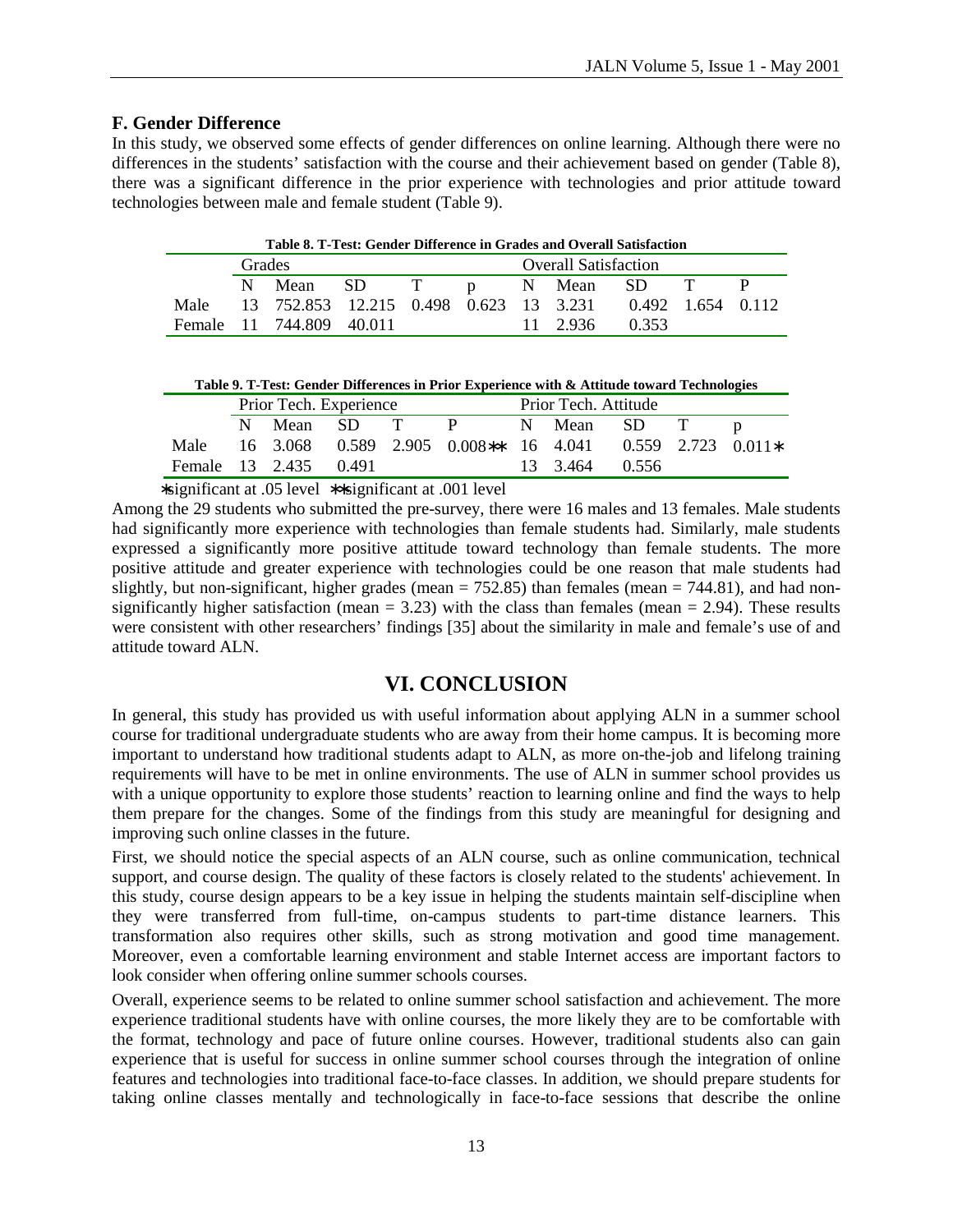learning experience and warn the students of potential problems they may encounter when trying to complete an online course. Thus the combination of enough prior experience with technologies and positive attitudes toward technology will better prepare traditional students for taking summer school courses online. Also, we should pay enough attention to gender difference to help female students prepare for and become more positive toward technologies and online instruction and learning.

One of the most common approaches used in evaluating online instruction is the media comparison study, an approach that focuses on, for example, comparing the learning outcomes of one group receiving the instructional content through online means with another group receiving the same instruction via more traditional face-to-face means. However, a recent article by Lockee, Burton, and Cross [37] maintains that the continued focus on media comparison studies distracts researchers and evaluators from more productive lines of inquiry. The authors cite inherent flaws that are present in many published comparative studies in the distance education literature, such as non-comparable student groups and the sole attribution of student success/failure to the delivery medium.

We view the present study as an attempt to move beyond the media comparison study by exploring student outcomes in multiple dimensions concentrating solely on the unique situation at hand--traditional undergraduates with an opportunity to complete a home campus summer school course through ALN. We recognize that these students are in a situation that is not easily comparable to their on-campus counterparts enrolled in a face-to-face class session at the home university, as the students in the ALN version of the course have had to learn how to be distance education students--an experience that is altogether different from the ease and familiarity of simply attending a class at the home campus. For instance it would be very difficult to control for taking the class while living at home, or for the asynchronous nature of the ALN version of the course, without compromising the actual design and delivery of the ALN course. Furthermore, like Lockee, et al. [37], we recognize that instructional success in distance education is due to multiple variables that can influence learning, and this study has been an attempt at trying to characterize some of those variables.

As a final word of caution, the findings of this study should be viewed as preliminary because of the small sample sizes (26 and 29). A study with larger samples is needed to validate the conclusions. Further research should also be conducted to explore the issues raised in this study such as the limitations of measuring variables like learning outcomes and self-discipline. Additionally, this is only a survey study. Applying different research designs in future studies--such as through case study or mixed method (including combining quantitative and qualitative measures) approaches--can provide us with a greater understanding about the application of ALN to undergraduate summer courses.

## **REFERENCES**

- 1. **Mayadas, F.** Asynchronous learning networks: A Sloan foundation perspective. Journal of Asynchronous Learning Networks, 1(1), 1997.
- 2. **Arvan, L., Ory, J. C., Bullock, C. D., Burnaska, K. K., and Hanson, M.** The SCALE efficiency projects. Journal of Asynchronous Learning Networks, 2(2), 1998.
- 3. **Bourne, J. R**. Net-Learning: Strategies for on-campus and off-campus network-enabled learning. Journal of Asynchronous Learning Networks, 2(2), 1998.
- 4. **Hiltz, S. R.** Impacts of college level courses via asynchronous learning networks: Some Preliminary results. Journal of Asynchronous Learning Networks, 1(2), 1997.
- 5. **Geffen, A.** Organizational issues in ALN. ALN Magazine, 3(1), 1999.
- 6. **Hawisher, G. E., and Pemberton, M. A.** Writing across the curriculum encounters asynchronous learning networks or WAC meets up with ALN. Journal of Asynchronous Learning Networks, 1(1), 52-72, 1997.
- 7. **Bourne, J. R., Brodersen, A. J., Campbell, J. O., Dawant, M. M, and Shiavi, R. G.** A model for on-line learning networks in engineering education. Journal of Engineering Education, ASEE 85(2), 253-262, 1996.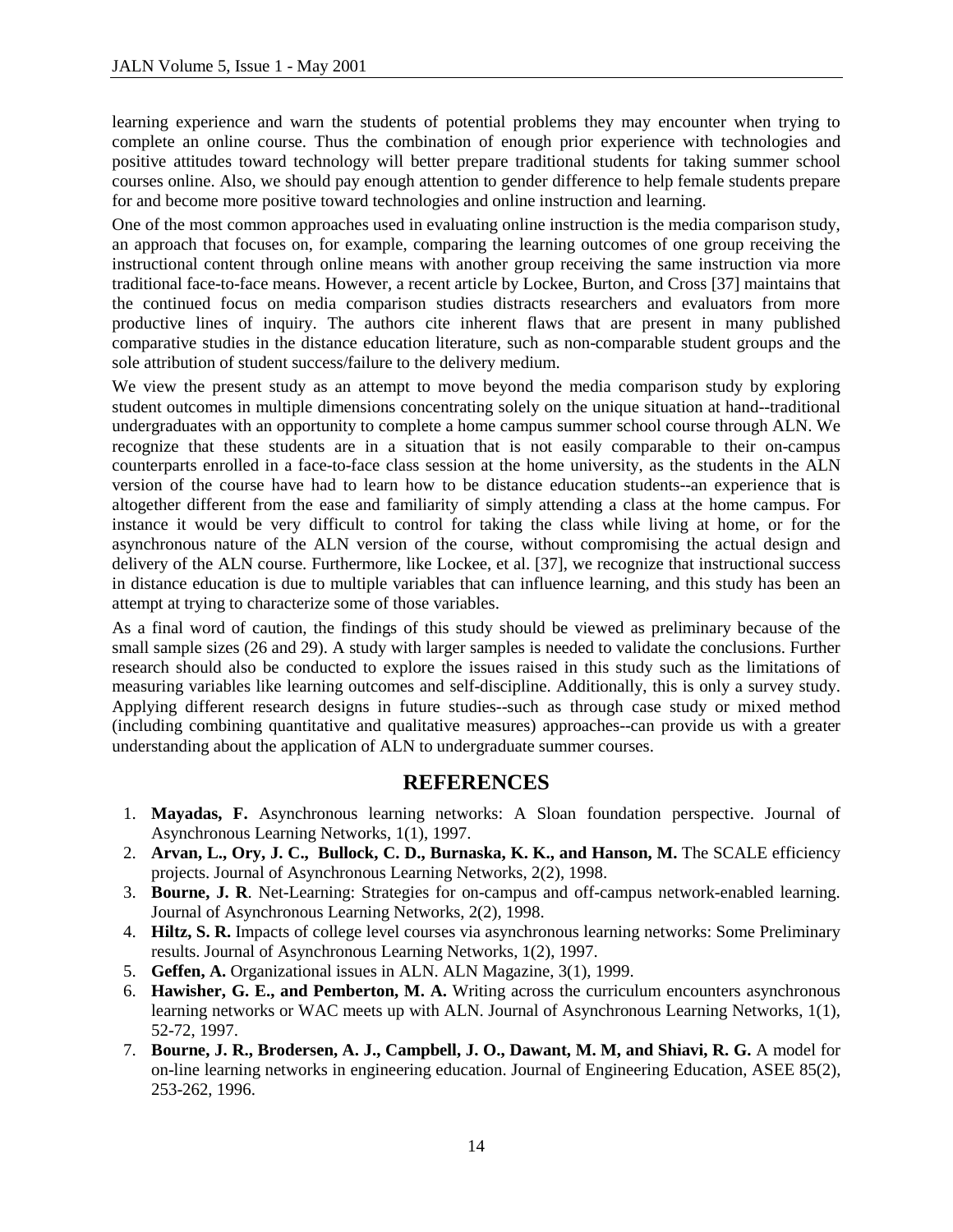- 8. **Al-Kodmany, K., George, R. V., Marks, A., and Skach, J.** A case study of teaching an urban design course on two campuses simultaneously. Asynchronous Learning Networks Magazine, 3(1), 1999.
- 9. **Webster, J., and Hackley, P.** Teaching effectiveness in technology-mediated distance learning. The Academy of Management Journal, 40(6), 1282-1309, 1997.
- 10. **Keller, J.** Motivational design of instruction. In C. Reigeluth (Ed.), Instructional design theories and models: An overview of their current status (pp. 386-434). Hillsdale, NJ: Erlbaum, 1983.
- 11. **Johnson, S. D., Aragon, S. R., Shaik, N., and Palma-Rivas, N**. Comparative analysis of online vs. face-to-face instruction. Retrieved January 14, 2000 from the World Wide Web: [http://www.outreach.uiuc.edu/hre/public/comparison.pdf,](http://www.outreach.uiuc.edu/hre/public/comparison.pdf) 1999.
- 12. **Jegede, O. J., Fraser, B., and Curtin, D. F.** The development and validation of a distance and open learning environment scale. Educational Technology Research & Development, 43(1), 90-94, 1995.
- 13. **Mory, E., Gambill, L., and Browning, J. B.** Instruction on the Web: The online students' perspective. Presented in SITE 98: Society of Information Technology & Teacher Education International Conference, Washington, DC, March, 1998.
- 14. **Everett, D. R.** Taking instruction online: The art of delivery. Presented in SITE 98: Society of Information Technology & Teacher Education International Conference, Washington, DC, 1998.
- 15. **Hara N., and Kling, R.** Students' frustrations with a web-based distance education course: A taboo topic in the discourse. Retrieved January 14, 2000 from the World Wide Web: [http://www.slis.indiana.edu/CSI/wp99\\_01.html,](http://www.slis.indiana.edu/CSI/wp99_01.html) 1999.
- 16. **Sims, R.** Interactivity: A forgotten art? Computers in Human Behavior, 13(2), 157-180, 1997.
- 17. **Wegerif, R**. The social dimension of asynchronous learning networks. Journal of Asynchronous Learning Networks, 2(1), 1998.
- 18. **Haythornthwaite, C.** Collaborative work networks among distributed learners. Proceedings of the 32nd Hawaii International Conference on System Sciences. Jan., 1999.
- 19. **Saunders, N., Malm, L. D., Malone, B. G., Nay, F. W., Oliver, B. E., and Thompson, J. C. Jr.** Student perspectives: Responses to Internet opportunities in a distance learning environment. Presented at the Annual Meeting of the mid-Western Educational Research Association, Chicago, IL, October, 1997.
- 20. **Relan, A., and Gillani, B. B.** Web-based instruction and the traditional classroom: similarities and differences. In B. H. Khan (Ed.) Web-Based instruction (pp.41-46). Englewood Cliffs, NY: Educational Technology Publications, 1997.
- 21. **Hill, J. R**. Distance learning environments via the World Wide Web. In B. H. Khan (Ed.) Web-Based instruction (pp.75-80). Englewood Cliffs, NY: Educational Technology Publications, 1997.
- 22. **Gibson, C.** Toward an understanding of self-concept in distance education. American Journal of Distance Education, 10(1), 23-36, 1996.
- 23. **Hardy, D. W., and Boaz, M. H**. Learner development: Beyond the technology. New directions for teaching and learning, 71, 41-48, 1997.
- 24. **Baker, M. H**. Tips for being a successful distance student. Handout distributed at post-conference workshop, 11th Annual Conference on Distance Teaching and Learning, Madison, WI, August, 1995.
- 25. **Smith, R. M.** Learning how to learn. Chicago: Follett, 1982.
- 26. **Eastmond, D. V**. Alone but together: Adult distance study through computer conferencing. New York: Basic Books, 1995.
- 27. **Davis, F. D., Bagozzi, R. P., and Warshaw, P. R**. User acceptance of computer technology: A comparison of two theoretical models. Management Science, 35, 98-1003, 1989.
- 28. **Zoltan, E., and Chapanis, A.** What do professional persons think about computers. Behavior and Information Technology, 1, 55-68, 1982.
- 29. **Karma, I.** Setting up your own network. Green Teacher, 37, 26-38, 1994.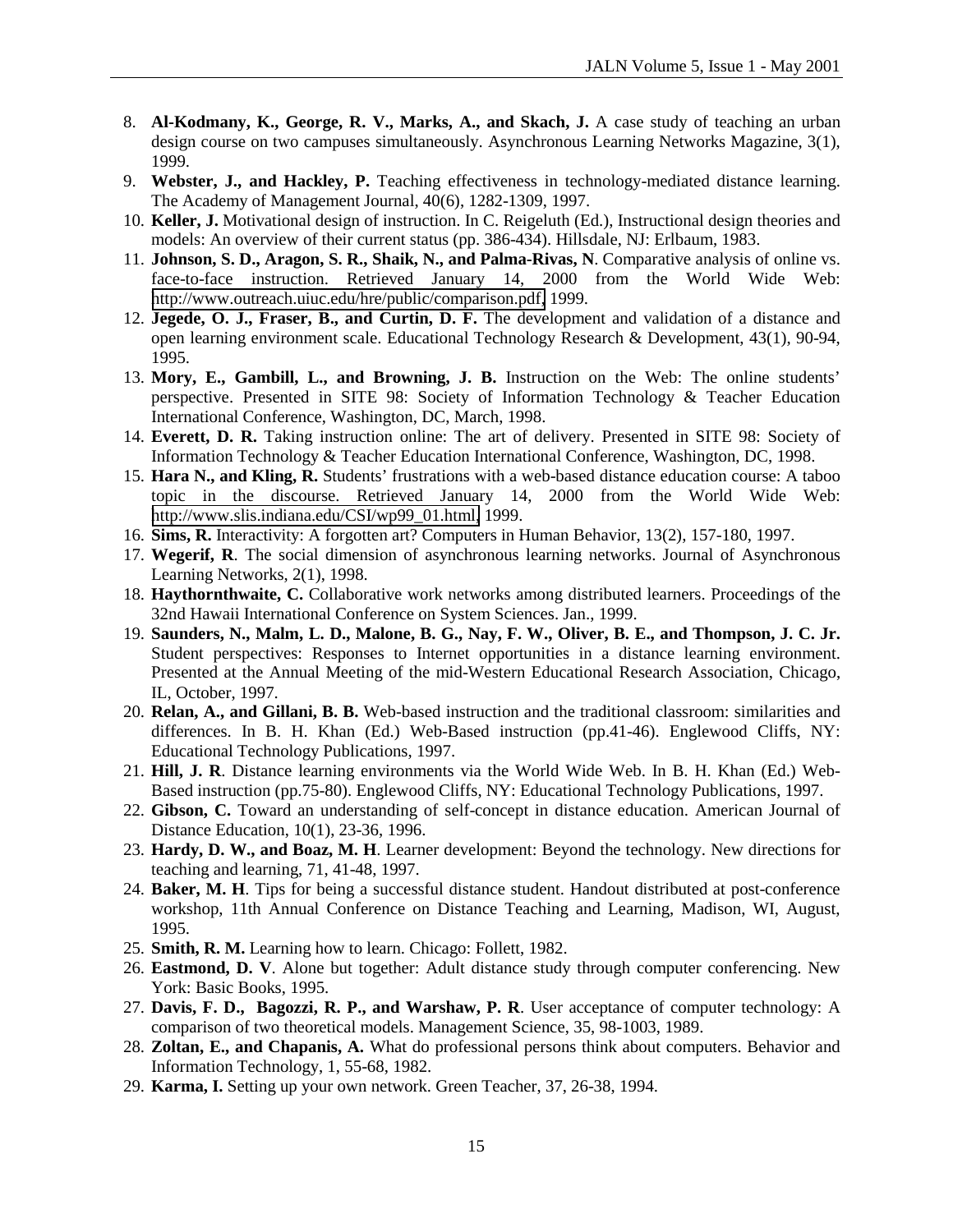- 30. **Dambrot, F. H**. The correlates of sex differences in attitudes toward an involvement with computers. Journal of Vocational Behavior, 27(1), 71-86, 1995.
- 31. **Culley, O.** Option choice and career guidance: Gender and computing in secondary schools. British Journal of Guidance and Counseling, 16(1), 73-82, 1998.
- 32. **Gutek, B. A., and Bikson, T. K.** Differential experiences of men and women in computerized offices. Sex Roles, 13(3), 123-136, 1995.
- 33. **Neuman, D.** Naturalistic inquiry and the Perseus project. Computers and Humanity, 25(4), 239-246, 1991.
- 34. **Merrill, M. D.** Constructivism and instructional design. Educational Technology, 31(5), 45-53, 1991.
- 35. **Ory, J. C., Bullock, C., and Burnaska, K**. Gender similarity in the use of and attitudes about ALN in a university setting. Journal of Asynchronous Learning Networks, 1(1), 1997.
- 36. **Cleveland, P. L., and Bailey, E. K.** Organizing for distance education. In J. F. Nunamaker, Jr. & R. H. Sprague, JR. (Eds.), Proceedings of the Twenty-seventh Annual Hawaii International Conference on System Sciences, 4, 134-141. Los Alamitos, CA: IEEE Computer Society Press, 1994.
- 37. **Lockee, B., Burton, J. K., and Cross, L. H.** No comparison: Distance education finds a new use for "no significant difference". ETR&D, 47(3), 33-42, 1999

## **APPENDIX: RESULTS OF THE SURVEYS**

**Pre-Survey (29 submissions)1: <http://www.ncsa.uiuc.edu/edu/trg/econsurvey/> Post-Survey (26 submissions)2: <http://www.ncsa.uiuc.edu/edu/trg/econsurvey2/>**

#### **Learner Satisfaction**

For each statement, please fill the ONE response that indicates the extent to which you agree or disagree with the statement. The scale ranges from  $1 = \text{STRONGLY DISAGREE}$  to  $5 = \text{STRONGLY AGREE}$ .

| Strongly | Somewhat | Neutral | Somewhat | Strongly |
|----------|----------|---------|----------|----------|
| Disagree | Disagree |         | Agree    | Agree    |

#### **Online Communication**

- II-1 I was frustrated by sitting alone in front of a computer when taking the class.  $Mean = 2.73 SD = 1.28$
- II-2 I had more communication with the instructor compared to in traditional, face- to-face classes.  $Mean = 2.23 SD = 1.24$
- II-3 I didn't have enough chances to know my classmates well.  $Mean = 3.69 SD = 1.19$

#### **Technical Support**

 $\overline{a}$ 

<sup>1</sup> Items start with I-.

<sup>2</sup> Items start with II-.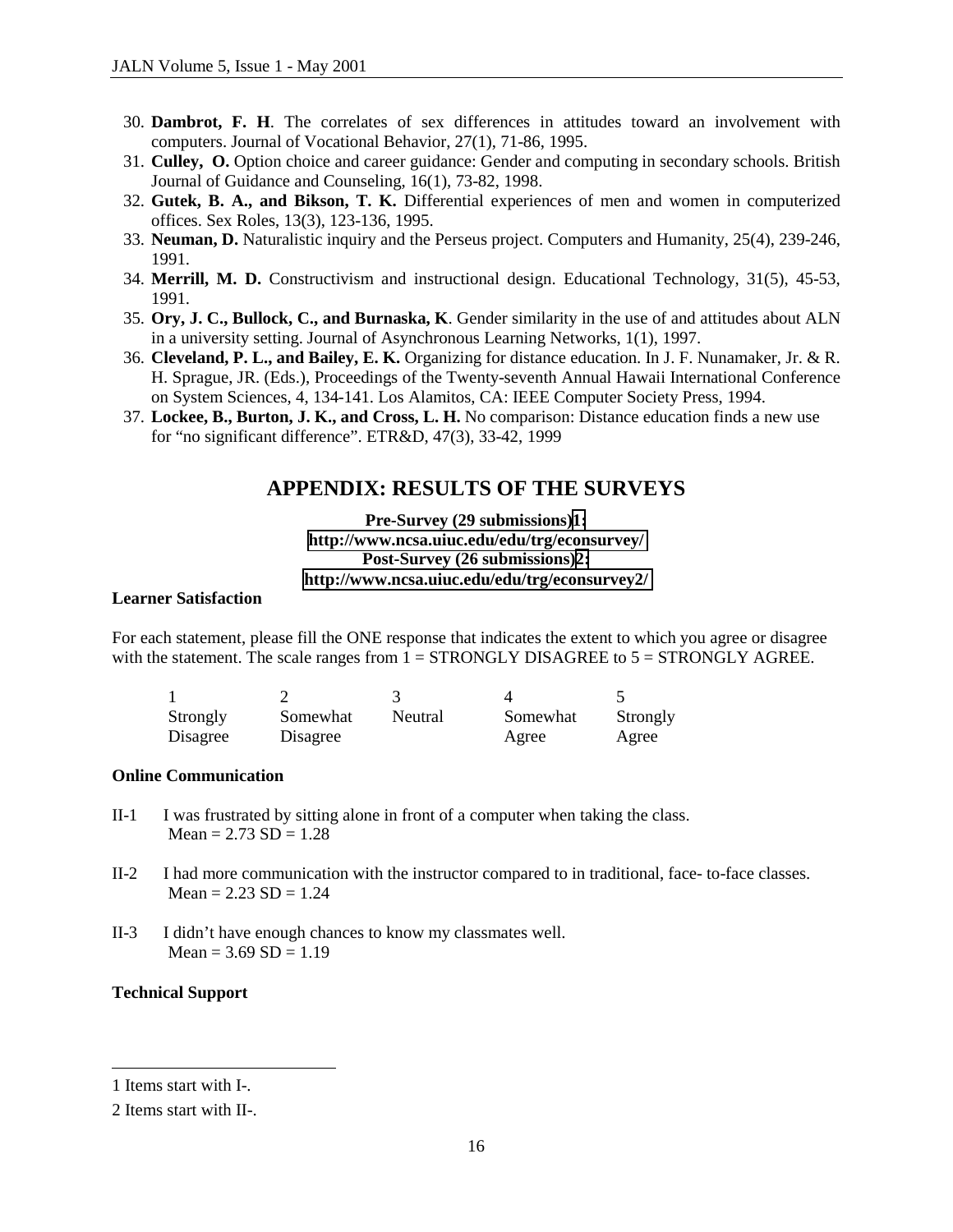II-4 Working with classmates and instructors through online technologies provided exciting experiences.

 $Mean = 3.15 SD = .92$ 

II-5 Technical problems were barriers when taking this class∗.  $Mean = 3.07 SD = 1.35$ 

II-6 The teaching staff provided enough technical and learning support.  $Mean = 3.27 SD = 1.08$ 

II-7 Open-ended Question:

Besides the online instruction staff, have you found other technical support? If so, who has helped you to fix technical problems?

Most students' answers were "NO". Several said their family helped them.

## **Course Design**

II-8 The instruction (lectures, homework, quiz & projects etc.) was well designed for students to keep up with the schedule.

 $Mean = 4.31 SD = .79$ 

#### **Online Learning**

II-9 I believe I have learned from this class in an online format as much as I could from a traditional format.

 $Mean = 3.03 SD = 1.08$ 

II-10 If possible, I would prefer taking this course in a traditional, face-to-face format.  $Mean = 3.23 SD = .82$ 

II-11 Overall, I was satisfied with this class and would recommend it in the online format to my friends.  $Mean = 3.23 SD = .81$ 

## **Learning Environment**

II-12 Where do you take this class online (classroom, computer lab, dorm, house/apartment, or office)? How would you describe your learning environment (quiet, some distraction etc.)?

II-13 Which Internet service provider do you connect to when taking this class (UIUC, AOL, Netzero etc.)? How would you describe your Internet connection (fast/slow, stable, reliable etc)?

Special Set of Skills for Online Learning Motivation

Open-ended Questions

I-1 Please indicate the main reasons why you take this class in on-line format without Face to face components?

|  | -- To be able take required course while working on summer job | 22 |
|--|----------------------------------------------------------------|----|
|  |                                                                |    |

-- Easier over summer 1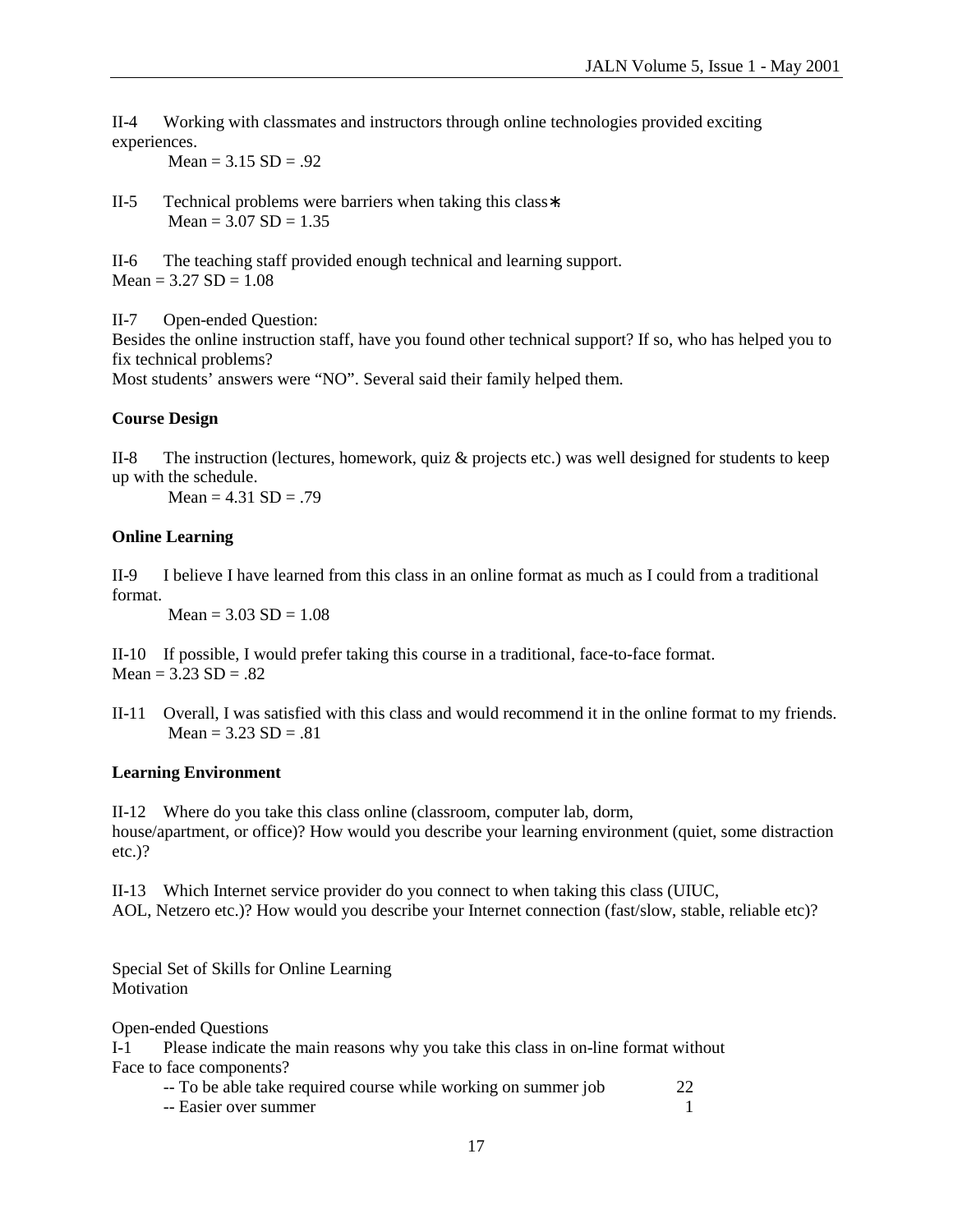|                                                                                                                                                                                                                   |                                                                                                                                                                                                                                      | -- Interesting and challenging by taking class online<br>-- Good reputation of the instructor |              |             | 4<br>$\overline{2}$ |
|-------------------------------------------------------------------------------------------------------------------------------------------------------------------------------------------------------------------|--------------------------------------------------------------------------------------------------------------------------------------------------------------------------------------------------------------------------------------|-----------------------------------------------------------------------------------------------|--------------|-------------|---------------------|
|                                                                                                                                                                                                                   | Self-discipline                                                                                                                                                                                                                      |                                                                                               |              |             |                     |
| $II-14$                                                                                                                                                                                                           | It was difficult to keep self-discipline in learning with this online format.<br>Mean = $2.73$ SD = 1.43                                                                                                                             |                                                                                               |              |             |                     |
|                                                                                                                                                                                                                   | Time Management                                                                                                                                                                                                                      |                                                                                               |              |             |                     |
| $II-15$                                                                                                                                                                                                           | I spent more time on this class compared to on a traditional, face-to-face class.<br>Mean = $3.23$ SD = $1.24$                                                                                                                       |                                                                                               |              |             |                     |
|                                                                                                                                                                                                                   | Open-ended Questions:<br>II-16 Is this the only class you are taking in the summer? If not, how many other classes<br>are you taking?<br>Took more than one course besides ECON 300<br>5<br>Only took ECON 300<br>21                 |                                                                                               |              |             |                     |
| Are you working in the summer? If yes, how many hours per week do you<br>$II-17$<br>commit to that job?<br>Worked less or about 20 hours a week<br>5<br>Worked about 35-40 hours a week<br>21                     |                                                                                                                                                                                                                                      |                                                                                               |              |             |                     |
| $II-18$                                                                                                                                                                                                           | How many hours per week do you spend on this class? How do you schedule the time (regular<br>hours everyday, or once or twice a week)?<br>About or less than 10 hours a week<br>10<br>More than 10 hours up to 20 hours a week<br>16 |                                                                                               |              |             |                     |
|                                                                                                                                                                                                                   | Prior Experience<br>Prior Experience with Technologies                                                                                                                                                                               |                                                                                               |              |             |                     |
| $I-2$ .<br>For each technology listed below, please fill the ONE response<br>that indicates the frequency with which you used them before taking<br>this class. The scale ranges from $1 = NEVER$ to $5 = DALY$ . |                                                                                                                                                                                                                                      |                                                                                               |              |             |                     |
|                                                                                                                                                                                                                   | 1<br>Never                                                                                                                                                                                                                           | $\overline{2}$<br>Few times                                                                   | 3<br>Monthly | 4<br>Weekly | 5<br>Daily          |
|                                                                                                                                                                                                                   |                                                                                                                                                                                                                                      |                                                                                               |              |             |                     |

| Email          | Mean $= 4.86$ | $SD = .35$  |
|----------------|---------------|-------------|
| WWW            | $Mean = 4.41$ | $SD = .57$  |
| Newsgroups     | Mean $= 2.56$ | $SD = 1.10$ |
| Hypernews      | $Mean = 2.13$ | $SD = .35$  |
| Text chat only | Mean $= 2.28$ | $SD = 1.07$ |
| Audio chat     | $Mean = 1.24$ | $SD = .51$  |
| RealPlayer     | $Mean = 2.34$ | $SD = 1.32$ |
| WebBoard       | Mean $= 2.79$ | $SD = 1.74$ |
| Mallard        | Mean $=$ 3.24 | $SD = 1.50$ |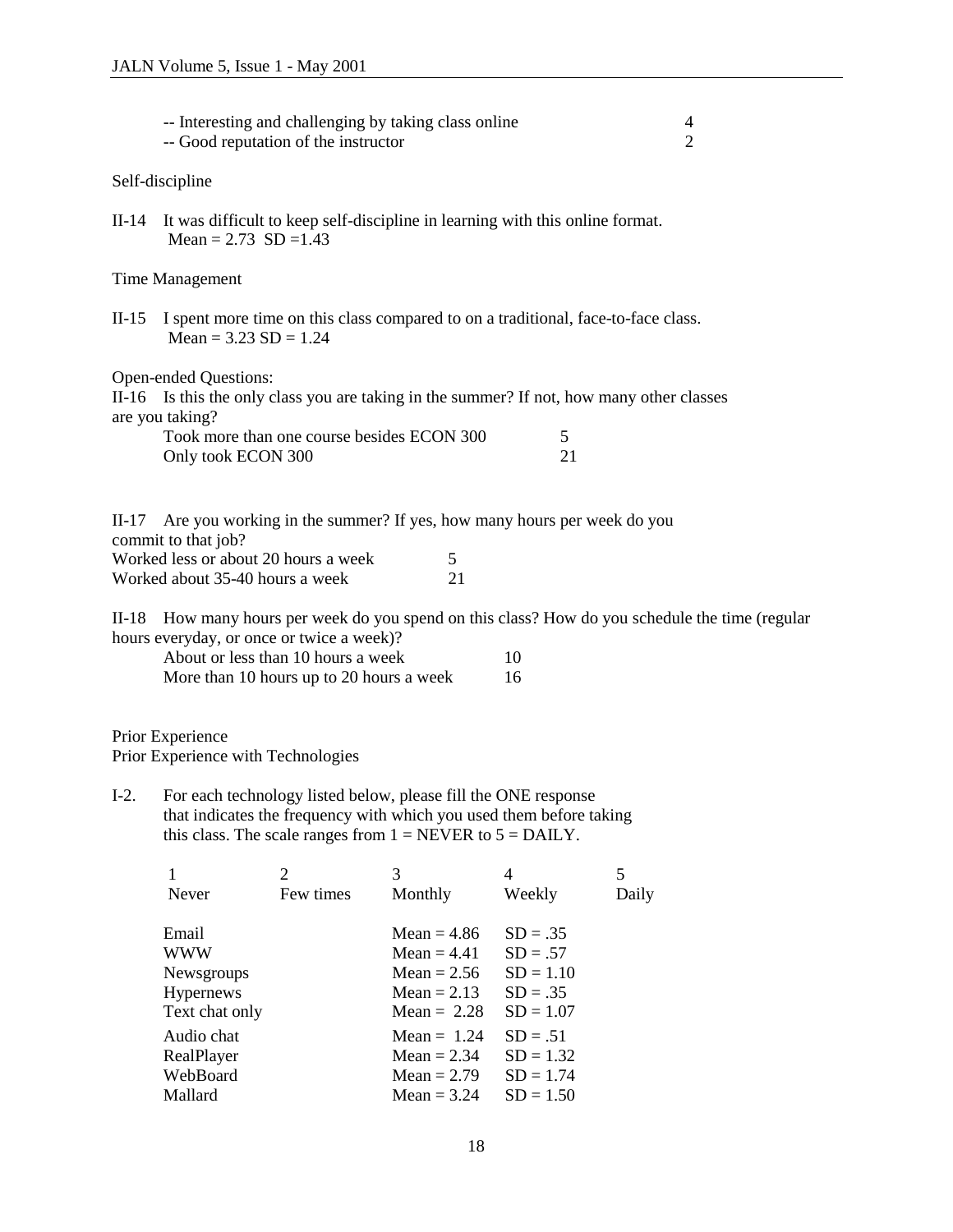#### **Prior Attitude toward Technology**

I-3. For each statement, please fill the ONE response that indicates the extent to which you agree or disagree with the statement. The scale ranges from  $1 =$ STRONGLY DISAGREE to  $5 =$  STRONGLY AGREE.

| Strongly | Somewhat | Neutral | Somewhat | Strongly |
|----------|----------|---------|----------|----------|
| Disagree | Disagree |         | Agree    | Agree    |

I always want to try new technologies.  $Mean = 4.03 SD = 1.01$ 

I enjoy the convenience that technologies give me. Mean =  $4.41$  SD = .56

I don't like new technologies, even though I do use them∗.  $Mean = 1.72 SD = .92$ 

I am optimistic about the way technologies are changing the world and my life.  $Mean = 4.17 SD = .89$ 

I am one of the most technically-savvy people I know compared to my colleagues.  $Mean = 2.48 SD = 1.09$ 

#### **Prior Online Class Experience**

I-4. Have you participated in any on-line classes before? Yes 3 No 26

I-5. If your answer is "yes," please specify your experiences (as an on-line or onsite student, what do you think about this kind of experience).

-- online Latin American History

 -- two Spanish Classes in which Mallard and FirstClass were used. Also took Econ class in which Mallard was used.

Gender

| $I-6$     | Pre-survey | Post-survey |
|-----------|------------|-------------|
| Male 16   |            | 15          |
| Female 13 |            | 11          |

## **IX. ABOUT THE AUTHORS**

Lanny Arvan directs the Sloan Center for Asynchronous Learning Environments (SCALE). SCALE was established in 1995 with a grant from the Alfred P. Sloan Foundation. Faculty members

I am slow to catch on how to use new technologies∗.  $Mean = 2.66 SD = 1.20$